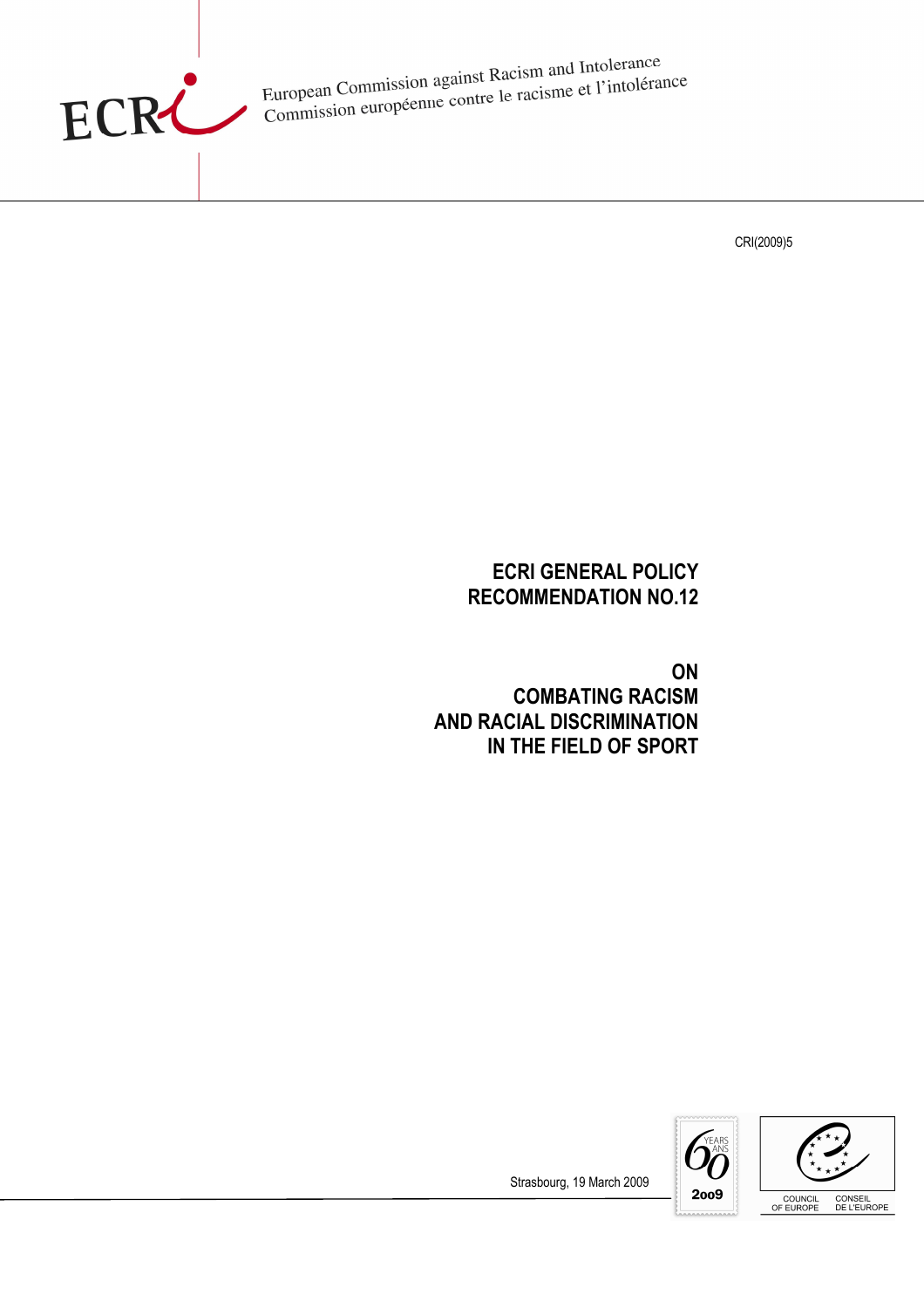Published by the European Commission against Racism and Intolerance (ECRI) Council of Europe - 2009 Printed in Strasbourg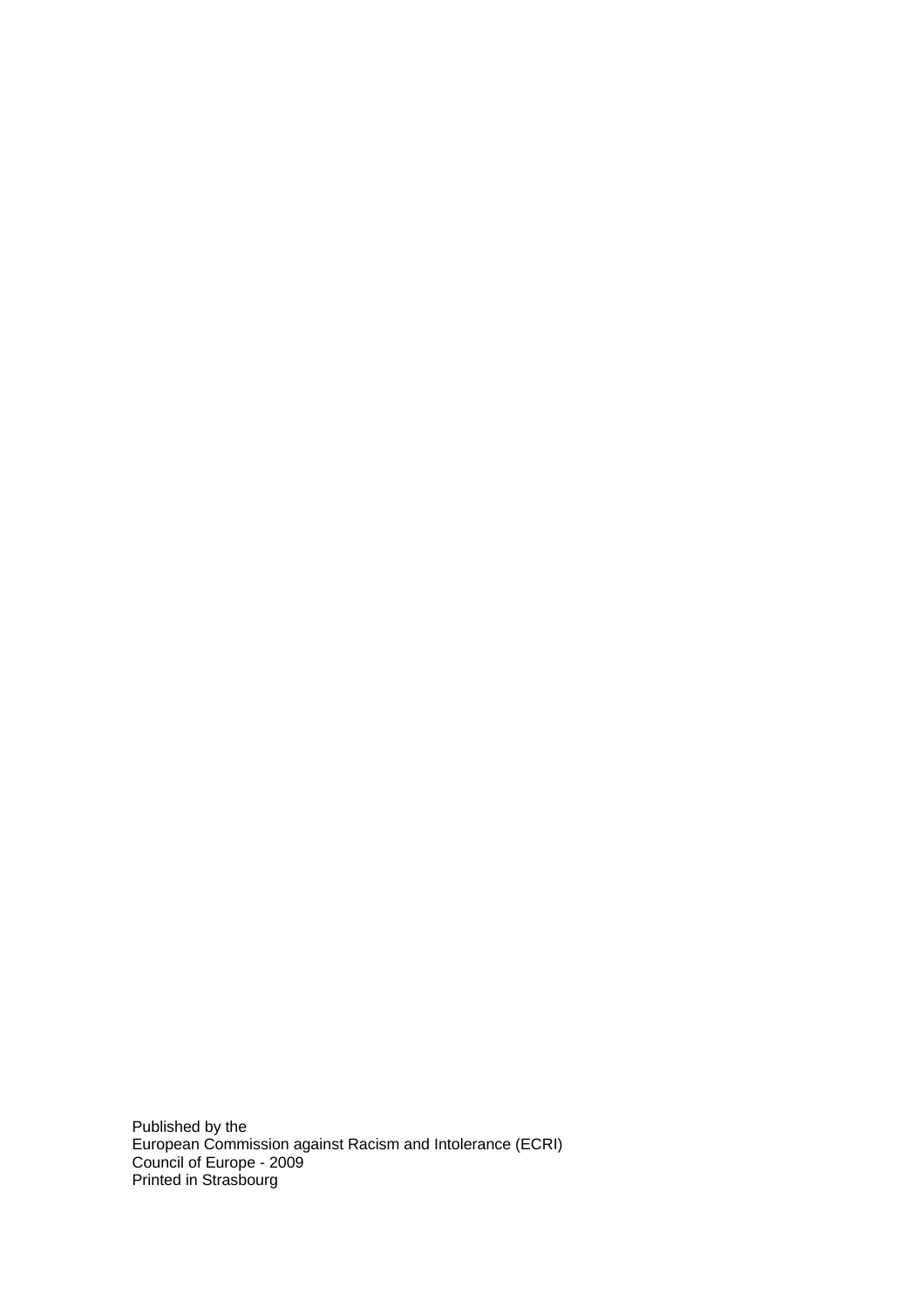#### **The European Commission against Racism and Intolerance (ECRI):**

Having regard to Article 14 of the European Convention on Human Rights, Protocol No.12 to this Convention and the case-law of the European Court of Human Rights;

Having regard to the Additional Protocol to the Convention on cybercrime concerning the criminalisation of acts of a racist or xenophobic nature committed through computer systems;

Having regard to the revised European Sports Charter;

Having regard to Recommendation (2001)6 of the Committee of Ministers to member States on the prevention of racism, xenophobia and racial intolerance in sport;

Recalling ECRI's General Policy Recommendation No.2 on specialised bodies to combat racism, xenophobia, antisemitism and intolerance at national level;

Recalling ECRI's General Policy Recommendation No.7 on national legislation to combat racism and racial discrimination;

Recalling ECRI's General Policy Recommendation No.11 on combating racism and racial discrimination in policing;

Bearing in mind ECRI's Declaration on the occasion of EURO 2008 "Unite against racism";

Underlining that the fundamental values of sport which include fair play, friendly rivalry, mutual respect and tolerance should be at the heart of any sporting activity;

Emphasising that the protection against racism and racial discrimination is a human right, which must be secured also in the field of sport;

Convinced that the general public should be involved in the fight against racism and intolerance in sport, in a spirit of international solidarity and friendship;

Aware that sport not only has a role in education and socialisation, but that it can also help to explore and celebrate diversity;

Deeply regretting the existence of racism and of racial discrimination in sport and noting that these phenomena concern many sports and can manifest themselves at all levels;

Strongly condemning the manifestations of racism, xenophobia, antisemitism and intolerance which occur during and in relation to sports events and recalling that these phenomena constitute a serious threat to sport and its ethics;

Rejecting any attempt to trivialise racist acts committed during sports events;

Seeking to strengthen the implementation in the field of sport of international and European human rights protection standards;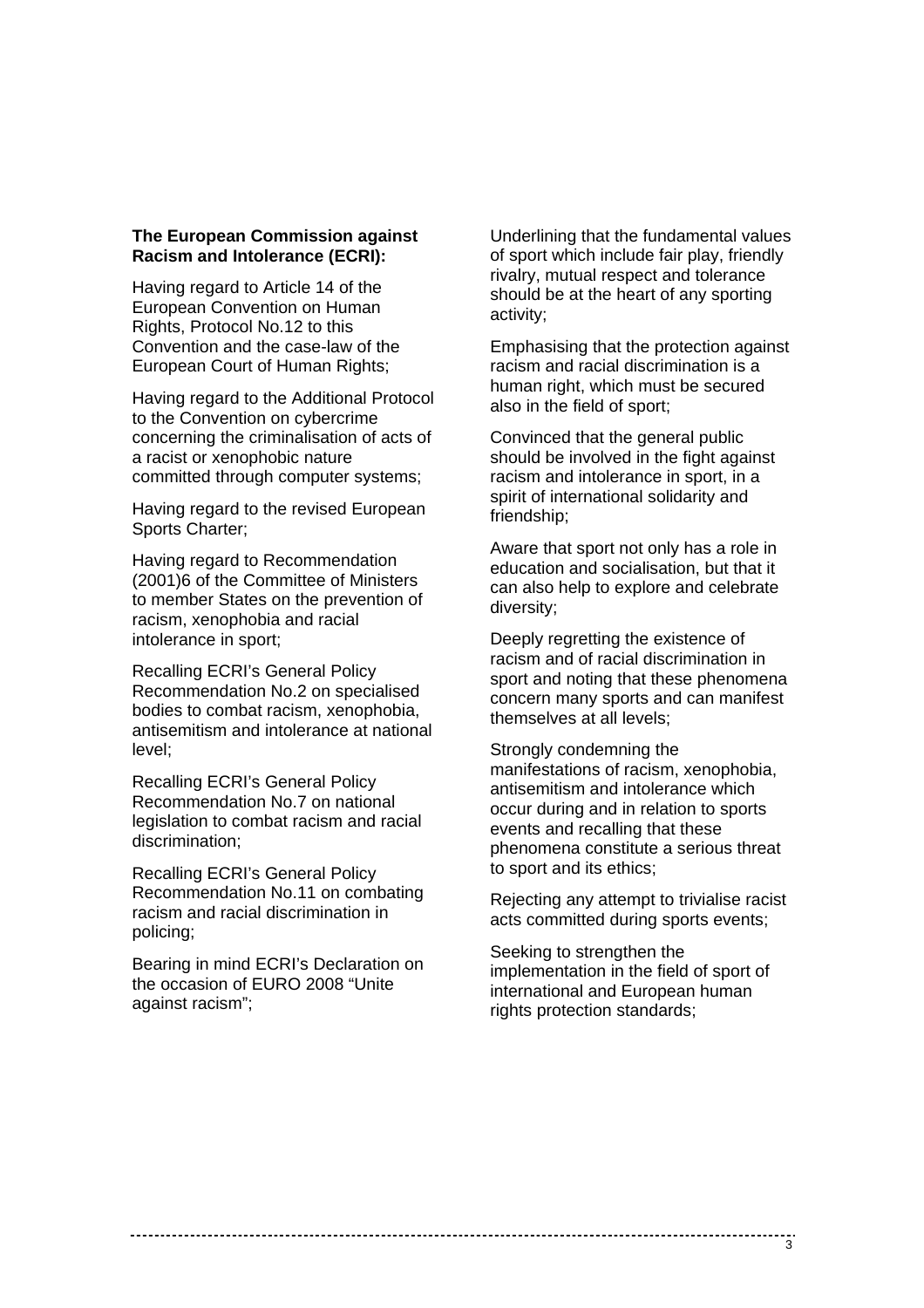Recommends that the governments of member States:

# **I. Ensure equal opportunities in access to sport for all, and to this end:**

- 1. gather information on the situation and representation of minority groups in sports, including the collection of good practices in this field;
- 2. conceive appropriate and effective legal and policy measures, including:
	- a) the adoption of adequate anti-discrimination legislation to prevent discrimination in access to sport;
	- b) the promotion of equal opportunities policies in order to achieve a more balanced representation of minority groups in sports at all levels;
	- c) the removal of legal and administrative barriers for non-citizens to participate in local and national sports competitions, where appropriate;
	- d) the promotion of physical education for all at school;
	- e) the adoption of integration programmes with a special emphasis on promoting access to sport of children from minority backgrounds;
- 3. invite local authorities:
	- a) to support and facilitate the participation of minority groups in sports, including in the working of local sport structures;
	- b) to advise and support local sports clubs and partners regarding equal opportunity programmes;
	- c) to organise sport-related outreach activities bringing together people from different backgrounds:
- 4. invite sports federations and sports clubs:
	- a) to adopt diversity and equal opportunity policies in order to ensure balanced representation of minority groups in sports at all levels;
	- b) to take measures to attract supporters of different minority backgrounds to sports events;

# **II. Combat racism and racial discrimination in sport, and to this end:**

- 5. ensure that general and, as necessary, specific legislation against racism and racial discrimination in sport is in place. In particular, the legislator should provide:
	- a) a clear definition of racism and racial discrimination;
	- b) that specific forms of racism and racial discrimination, as necessary, are defined and prohibited;
	- c) adequate and comprehensive anti-discrimination legislation;
	- d) legal provisions penalising racist acts;
	- e) that dissemination of racist material via the internet is prohibited;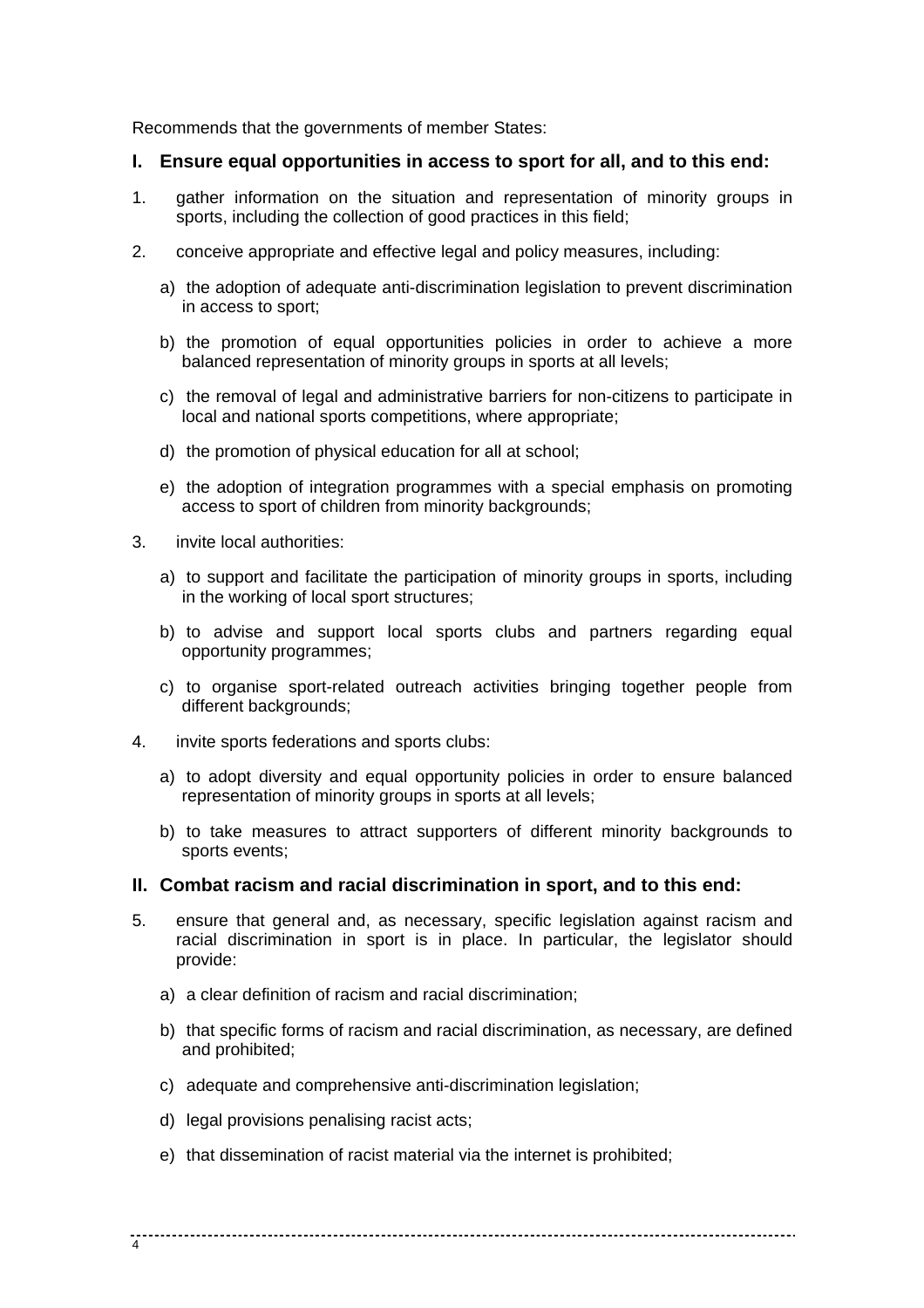- f) that remedies are available for victims of racism and racial discrimination in sport;
- g) that security regulations allow the police and security personnel to stop, report and document racist behaviour;
- h) that sports clubs and federations are held responsible for racist acts committed during sports events;
- 6. ensure that legislation aimed at preventing and sanctioning racist offences in the field of sport is effectively implemented, and to this end:
	- a) provide clear elements and guidelines for the identification of racist acts;
	- b) have clear mechanisms in place for reporting and dealing with racist behaviour;
	- c) establish monitoring and data collection systems;
	- d) offer targeted training to persons involved at all levels of the justice system;
	- e) take steps to encourage victims of racist acts to come forward with complaints and to monitor the follow-up given to such complaints;
	- f) ensure the existence and effective functioning of an independent antidiscrimination body competent, inter alia, in assisting victims in bringing complaints of racism and racial discrimination;
- 7. organise and finance large scale anti-racism awareness raising campaigns in sport at all levels, involving all relevant actors;
- 8. request that local authorities:
	- a) mainstream the fight against racism and racial discrimination in their regular activities, in particular in their work with bodies dealing with sport;
	- b) support movements and initiatives to promote sportsmanship and tolerance, as well as educational and social projects in this field;
	- c) provide the local police force with adequate training for dealing with racist incidents in and outside sports grounds;
- 9. request that the police:
	- a) undergo training on how to deal with racist incidents which occur during sporting events and on how to identify the perpetrators;
	- b) adopt joint strategies with the security personnel of the organisers of sporting events for dealing with racist incidents;
	- c) identify and remove racist, antisemitic or discriminatory leaflets, symbols and banners;
	- d) intervene quickly to stop racist behaviour;
- 10. invite sports federations and sports clubs:
	- a) to recognise that racism is an important problem in sport at all levels and to demonstrate publicly their commitment to combating it;
	- b) to establish internal mechanisms for dealing with cases of racism and racial discrimination;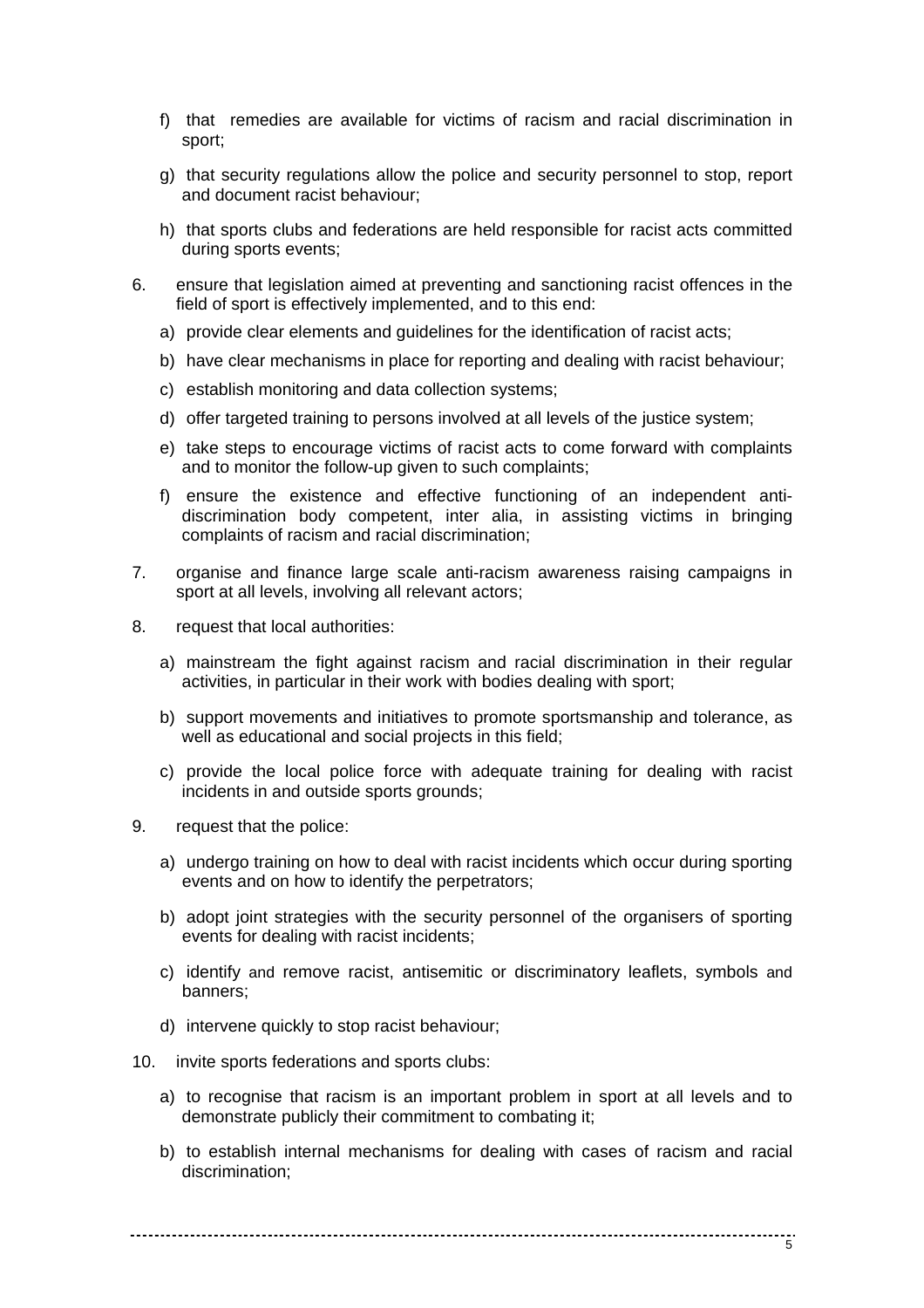- c) to adopt and implement self-regulatory, disciplinary and awareness raising measures;
- d) to train their security personnel on how to prevent and adequately deal with racist incidents on the sport ground;
- e) to refuse access to sport grounds to persons who distribute or carry with them racist, antisemitic or discriminatory leaflets, symbols or banners;
- f) to support movements and initiatives to promote sportsmanship and tolerance, as well as educational and social projects in this field;
- 11. remind athletes and coaches:
	- a) to abstain from racist behaviour in all circumstances;
	- b) to report racist behaviour when it occurs;
- 12. remind referees:
	- a) to react appropriately where athletes, technical staff and/or supporters engage in racist gestures or expressions by imposing adequate measures and sanctions;
	- b) to mention in the referee report the occurrence of racist incidents during a sporting event;
- 13. encourage supporters' organisations:
	- a) to adopt supporters' charters, containing anti-racism clauses;
	- b) to organise activities to attract members from minority backgrounds;
	- c) to be vigilant about possible racist content on their websites and fanzines;
- 14. encourage political actors and opinion leaders to take a firm public stance against racism in sport;
- 15. encourage the media:
	- a) to abstain from reproducing racist stereotypes in their reporting;
	- b) to pay the necessary attention to the image that they convey of minority groups in sports;
	- c) to report on racist incidents taking place during sport events and to give publicity to sanctions incurred by racist offenders;
- 16. encourage sponsors and the advertising industry:
	- a) to avoid giving a stereotyped picture of athletes from minority backgrounds;
	- b) to avoid discriminating against athletes from minority backgrounds: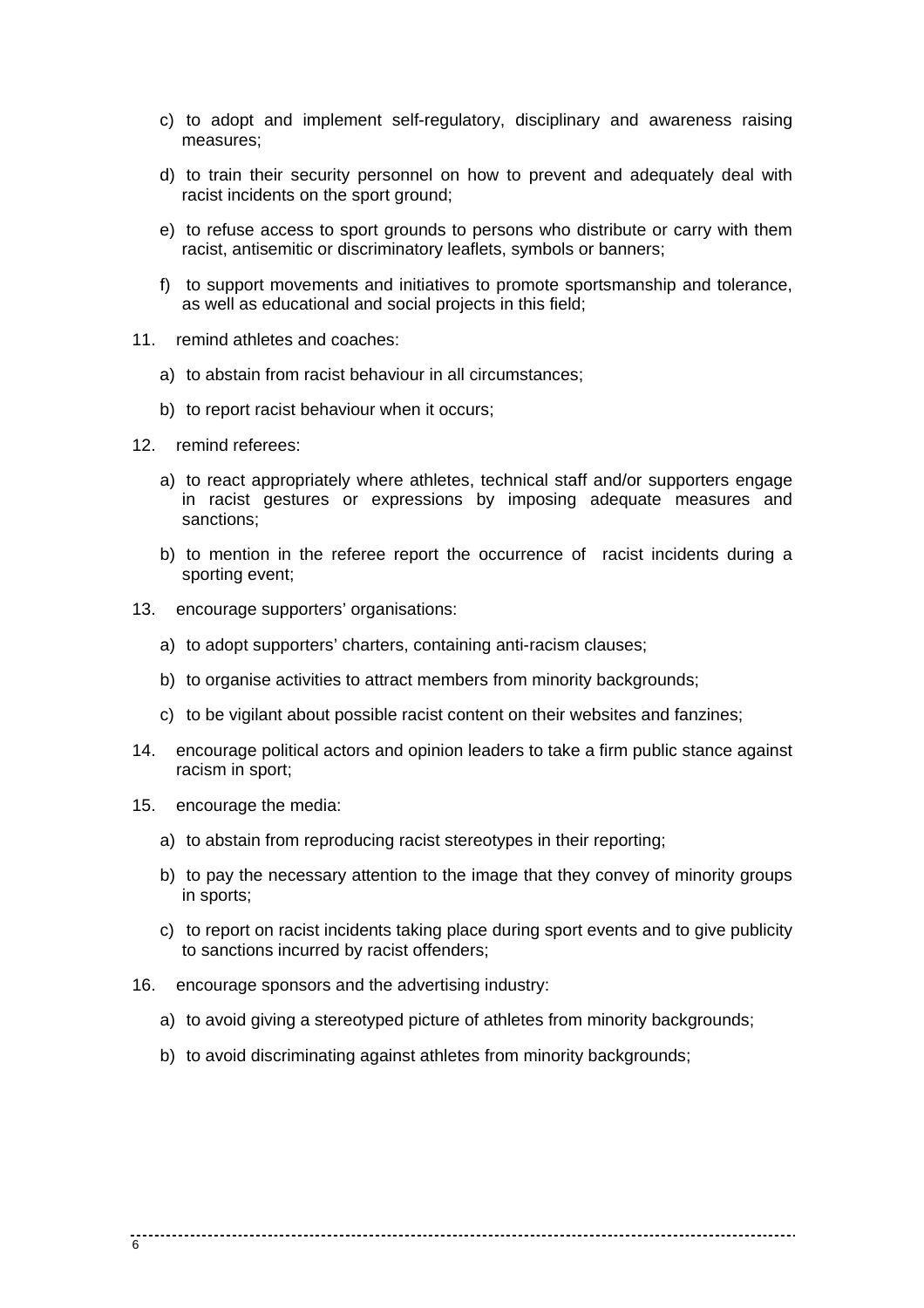## **III. Build a coalition against racism in sport, and to this end:**

- 17. promote cooperation between all relevant actors through:
	- a) the establishment and promotion of consultation mechanisms;
	- b) the adoption of a national framework agreement, outlining the tasks and responsibilities of each actor;
- 18. promote exchanges of good practices, through:
	- a) the creation of a good practice award for combating racism and racial discrimination in sport;
	- b) the mandating of the national anti-discrimination body with the creation of a database of good practices on combating racism and racial discrimination in the field of sport;
- 19. provide funding for social, educational and information activities for nongovernmental organisations active in the field of combating racism and racial discrimination in sport.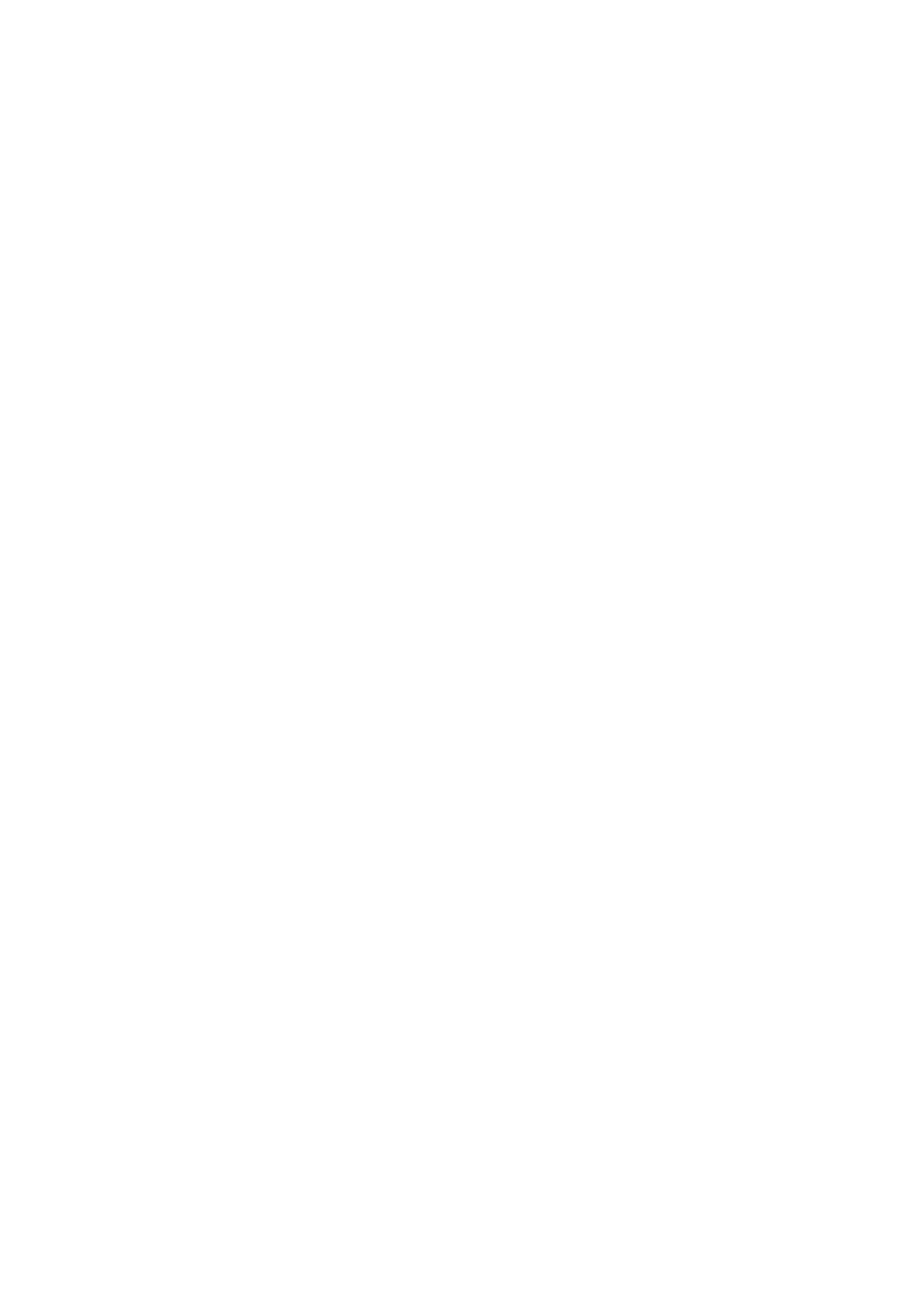# **EXPLANATORY MEMORANDUM TO ECRI GENERAL POLICY RECOMMENDATION No.12 ON COMBATING RACISM AND RACIAL DISCRIMINATION IN THE FIELD OF SPORT**

# **Introduction**

l

- 1. This General Policy Recommendation (hereafter: the Recommendation) focuses on combating racism and racial discrimination in the field of sport. It is intended to cover all types of sport, including professional and amateur sports, individual and team sports, as well as all activities related to sport in and outside sports grounds.
- 2. For the purpose of this Recommendation, ECRI uses the definition of sport as contained in the revised European Sports Charter<sup>1</sup>, according to which:

"Sport" means all forms of physical activity which, through casual or organised participation, aim at expressing or improving physical fitness and mental well-being, forming social relationships or obtaining results in competition at all levels.

- 3. Sport can be a powerful tool for promoting social cohesion and for transmitting important values, such as fair play, mutual respect and tolerance, but sometimes it is also an area in which racism and racial discrimination can thrive, thereby perverting these very values.
- 4. In its General Policy Recommendation No.7 on national legislation to combat racism and racial discrimination, ECRI defines racism as follows:

"Racism" shall mean the belief that a ground such as race<sup>2</sup>, colour, language, religion, nationality or national or ethnic origin justifies contempt for a person or a group of persons, or the notion of superiority of a person or a group of persons".

- 5. In line with its mandate, ECRI concentrates in this Recommendation on instances of intolerance and discrimination on the grounds of race, colour, language, religion, nationality or national or ethnic origin. However, ECRI is aware that intolerance and discrimination in the field of sport also occurs on other grounds or a combination of different grounds, including gender or sexual orientation. Attention should be drawn to the fact that many of the recommendations contained in this text could be applied mutatis mutandis to these other grounds.
- 6. In the framework of its country monitoring work, ECRI has observed that racism and racial discrimination in sports manifest themselves in many different forms, and that usually only the crudest forms of racial abuse in the most popular sport disciplines come to the attention of the general public. Besides, there is also a tendency to trivialise racist acts taking place during sporting events. Therefore, this Recommendation draws also attention to more hidden forms of racism and racial discrimination in sports and provides concrete examples of unacceptable practices

<sup>&</sup>lt;sup>1</sup> Recommendation No. R(92)13 REV on the Revised European Sport Charter, adopted by the Committee of Ministers of the Council of Europe on 24 September 1992 and revised on 16 May 2001.

 $2$  "Since all human beings belong to the same species, ECRI rejects theories based on the existence of different "races". However, in this Recommendation ECRI uses this term in order to ensure that those persons who are generally and erroneously perceived as belonging to "another race" are not excluded from the protection provided for by the legislation".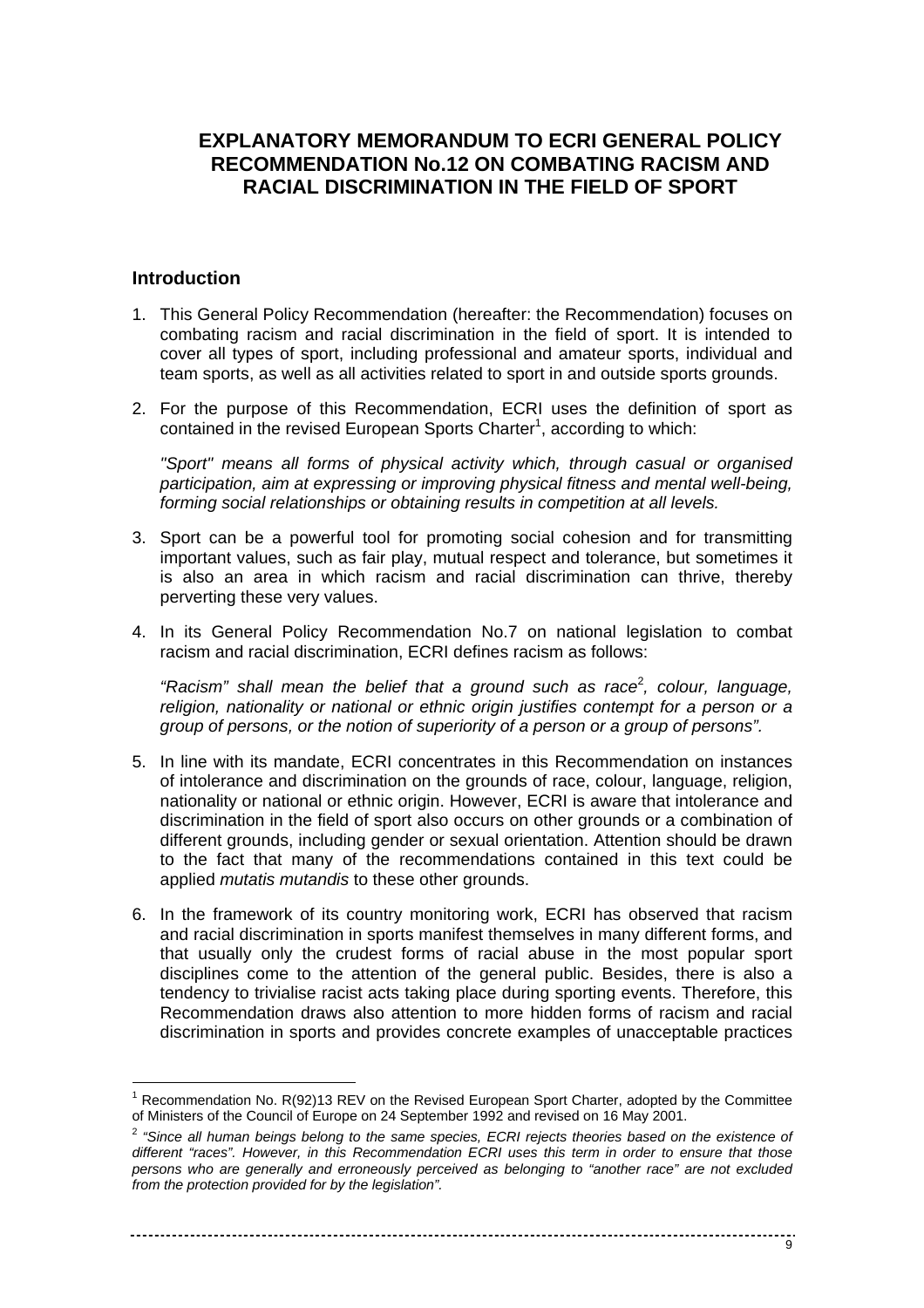and behaviour<sup>3</sup>. There is also persuasive evidence that racism and racial discrimination in sport goes beyond the individual or collective behaviour of fans or isolated cases of racist gestures and remarks made, for example, by athletes, coaches or club managers. In fact, institutional racism $4$  is also at work in the field of sport. Therefore, this Recommendation also emphasises the question of how to ensure equal opportunities in access to sports for all persons, irrespective of their race, colour, language, religion, nationality or national or ethnic origin.

7. In accordance with ECRI's mandate, this Recommendation is addressed to the governments of all Council of Europe member States, who are responsible for establishing an effective legal and political framework for combating racism and racial discrimination in society in general and in the field of sport in particular. It is their duty to ensure that all the relevant actors in this field, including public authorities and bodies (among others, the legislator, the judiciary, human rights institutions, including national anti-discrimination bodies, the police, governmental bodies responsible for sport, educational institutions and local authorities) and nongovernmental organisations (among others, professional and amateur sports federations, sports clubs, local sports associations, athletes' unions, coaching associations, referee unions, supporters' organisations, sponsors and the media) take effective action against racism and racial discrimination in the field of sport.

# **I. Ensure equal opportunities in access to sport for all, and to this end:**

#### Paragraph 1 of the Recommendation:

"To gather information on the situation and representation of minority groups in sports, including the collection of good practices in this field."

- 8. It is important to note that minority groups are well or even over-represented as athletes in certain sport disciplines, while they are usually under-represented among management, administrative and coaching staff. This seems to be partly due to racist stereotypes concerning the sporting capacity and professional competence of athletes of minority background. Furthermore, athletes of minority background sometimes have problems to advance in their careers, because it is difficult for them to gain access to informal networks essentially composed of members of the majority population.
- 9. In its country monitoring work ECRI is, however, confronted with the fact that in most countries and for most sport disciplines reliable information on the situation and representation of minority groups in sports is not available. This makes it very difficult for governments to devise adequate legal and policy responses for ensuring equal opportunities in access to sport for all members of society. Therefore, ECRI encourages the commissioning of research in the following areas:
- Research on the conditions of entry/access to the organised practice of sport and physical activity and on the representation of minority groups in different sport disciplines;

l

 $3$  See paragraphs 12, 27 and 40 of the Explanatory memorandum.

<sup>&</sup>lt;sup>4</sup> According to the Stephen Lawrence Inquiry Report by Sir William Macpherson of Cluny 'institutional racism' is "the collective failure of a [public] organisation to provide an appropriate and professional service to people because of their colour, culture or ethnic origin. It can be seen or detected in processes, attitudes and behaviour which amount to discrimination through unwitting prejudice, ignorance, thoughtlessness and racist stereotyping which disadvantage minority ethnic people.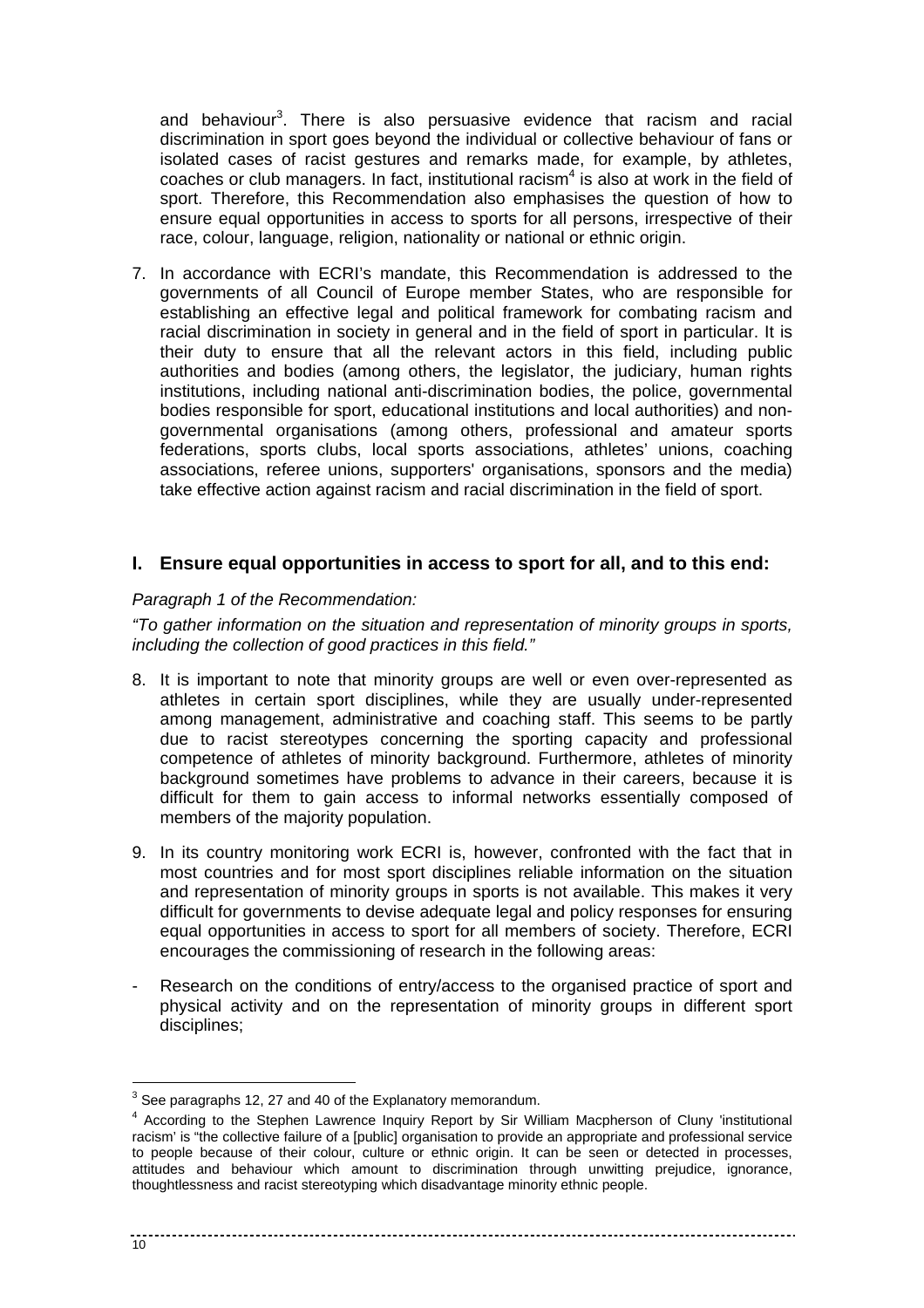- Research on the career development of athletes from minority backgrounds;
- Qualitative and quantitative surveys on the situation of sport managers from minority backgrounds;
- Socio-demographic analyses of the general public following sporting events.
- 10. The necessary quantitative data for this kind of research is often, however, not easily obtained. This is due to the fact that a vast majority of the member States of the Council of Europe do not collect data broken down by grounds such as national or ethnic origin, language, religion and nationality. This is why ECRI consistently recommends in its country monitoring reports that member States collect such data, in order to monitor the situation of minority groups and identify possible patterns of direct or indirect discrimination they may face in different areas of life. ECRI stresses that these areas should include sport.
- 11. In addition, special efforts should be made to identify existing good practices for promoting equal opportunities in access to sport, with a view to implementing them on a large scale.

#### Paragraph 2 of the Recommendation:

#### "To conceive adequate legal and policy measures"

- 12. On the basis of the collected information, ECRI calls on governments to develop and adopt adequate legal and policy measures to ensure equal opportunities in access to sport, among which the adoption of a comprehensive body of antidiscrimination legislation should have a prominent place. ECRI's General Policy Recommendation No.7 provides valuable guidance in this respect and gives a definition of direct and indirect racial discrimination. In addition to providing these definitions, it enumerates the key elements that effective anti-discrimination legislation should contain, including a prohibition of discrimination in all areas of life in both the public and the private sector and the possibility of adopting temporary special measures for members of disadvantaged groups.
- 13. The prohibition of racial discrimination should cover the conditions of admission to a sports club; the scouting and recruitment of athletes; the recruitment of management, administrative and coaching staff; and the career development of athletes and management, administrative and coaching staff. The prohibition of racial discrimination should apply to both amateur and professional sports. It is also important to be vigilant against trafficking and exploitation, in particular of young athletes.
- 14. In order to actively counter any racist and discriminatory practices in access to sport, ECRI recommends that member States promote the adoption of equal opportunity policies among sport governing bodies and sport organisations. Public authorities with responsibilities in the field of sport (e.g. sport ministries, educational institutions, local authorities) should be placed under a public duty to promote equality, including in access to sport. Private sporting organisations should be assisted in the development of equal opportunity policies by providing them with guidelines and information on best practices in this field, which could be, for example, developed and collected by national anti-discrimination bodies<sup>5</sup>.

<sup>&</sup>lt;sup>5</sup> The tasks and responsibilities of national anti-discrimination bodies are described in more detail in paragraph 47 of the Explanatory Memorandum.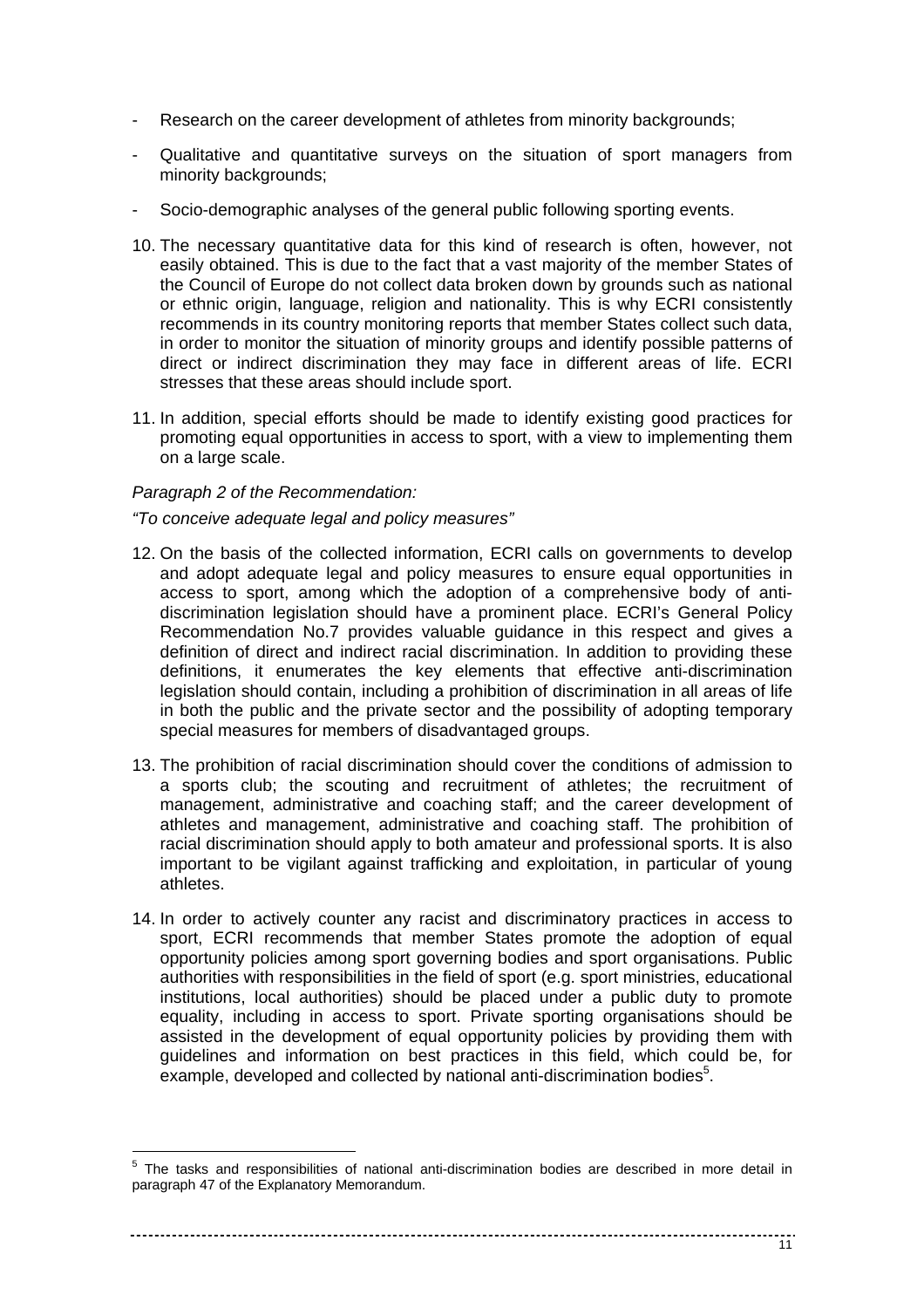- 15. Physical education at school should be used both to raise children's interest in sport and to enhance their awareness of racism and racial discrimination in all its manifestations. This can be achieved, for example, by emphasising the importance of promoting tolerance and non-discrimination in physical education curricula or by encouraging sport teachers and coaches to promote the inclusion of children of minority background.
- 16. In some countries there exist a certain number of legal and administrative barriers to the participation of non-citizens in local and national sports competitions. As a result, both professional and amateur sports clubs are sometimes reluctant to admit persons who do not possess the citizenship of the country concerned. ECRI is concerned that this can cause problems for young immigrants, whose feelings of rejection might seriously hamper their integration into the host society.
- 17. Sport can be a powerful tool for promoting integration, ECRI therefore encourages governments to adopt integration programmes with a sport dimension. Special emphasis should be placed on involving children from minority backgrounds in sport activities, both at school and at professional and amateur sports clubs. As regards in particular team sports, ECRI favours mixed teams rather than teams that are composed of only one particular group in order to prevent exclusion and segregation.

# Paragraph 3 of the Recommendation:

# The role of local authorities in ensuring equal opportunities in access to sport

- 18. The closeness of local authorities to their community gives them a key role to play in ensuring equal opportunities in access to sport. Promoting equality in sport can naturally complement their efforts to promote social and cultural integration in their community.
- 19. Local authorities are best placed to identify the problems and needs of minority groups and to encourage and support them in participating in sport. For this they have to establish close links with minority groups by consulting them on a regular basis and inviting them to take part in the work of local sport councils. Existing barriers to the participation of minority groups in sport should be addressed in this framework.
- 20. In addition to ensuring the participation of minority groups in formal consultation mechanisms, local authorities should seek dialogue and partnership with a wider range of actors, including sports clubs, migrant associations, minority organisations and minority media. Ideally, this involvement should lead to concrete grass-root level projects promoting the participation of minority groups in sport.
- 21. More specifically, local authorities should promote and develop the practice of sport in areas where there exist tensions within the community. This can be achieved, for example, by improving the availability and attractiveness of sport facilities in the concerned neighbourhood and promoting the mixing of people from different backgrounds at sporting events.
- 22. Local authorities also have an important role to play in advising and supporting local sports partners and clubs on how to devise and implement equal opportunity programmes, including by offering equality training for their staff and providing them with information on recruitment programmes inclusive of minority groups.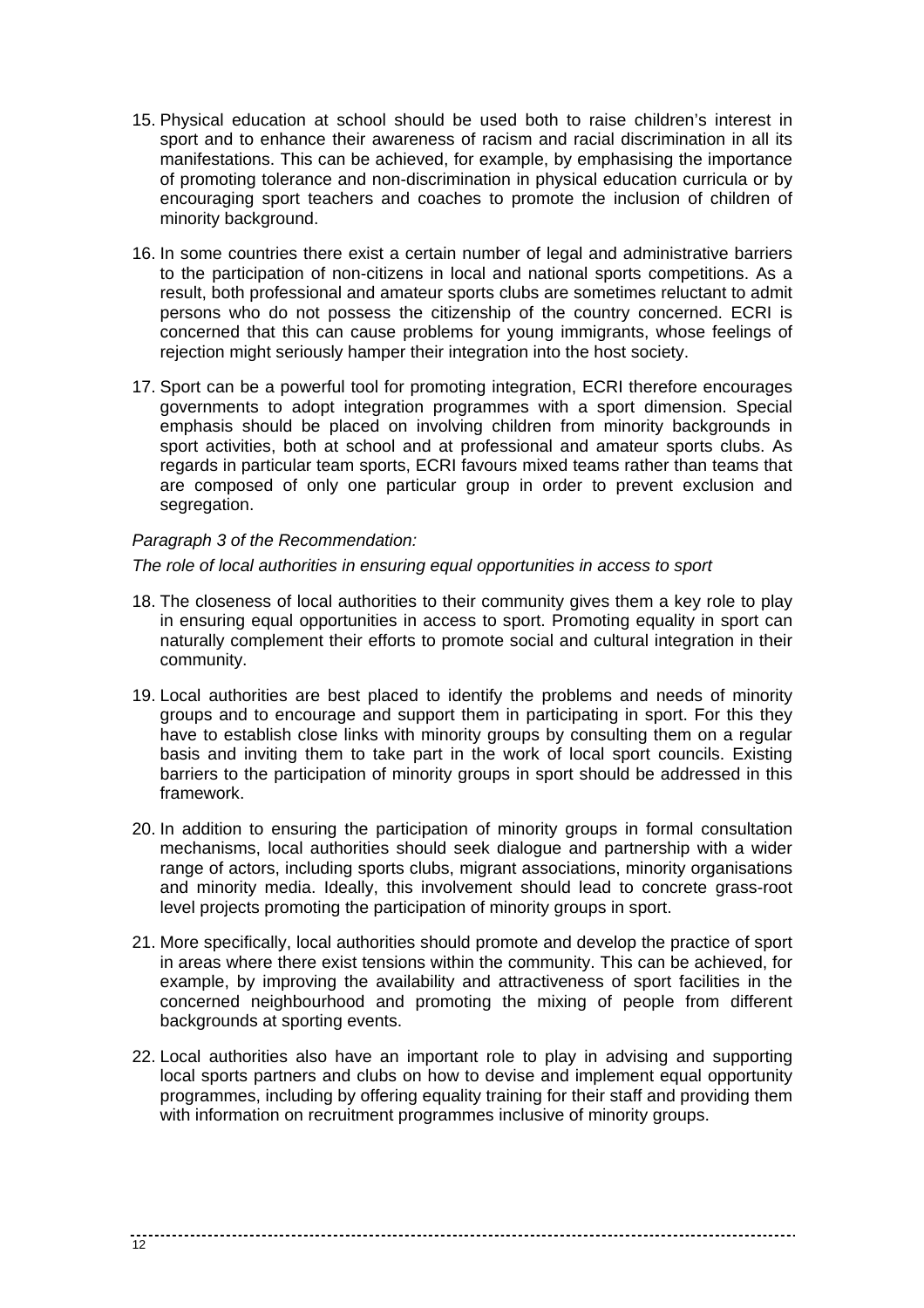23. Local authorities should also organise sportive and cultural events, which should bring together people of different ethnic backgrounds, as well as raise their interest in practising sports.

# Paragraph 4 of the Recommendation:

The role of sports federations and sports clubs in ensuring equal opportunities in access to sport

- 24. Sports federations and clubs can have an important role-model function, if they show a real commitment to combating racism and ensuring equal opportunities in access within their own ranks. In practice, they shape to a great extent the conditions under which sport is practiced. They recruit athletes and other sport staff and closely accompany them during their whole professional or amateur career. It is therefore of utmost importance that sports federations and clubs adopt diversity and equal opportunity policies in their statutes and rules, which should not only stay at the level of intent, but also translate into concrete action.
- 25. Measures to be adopted in this respect should include to inform sport scouts and recruitment agencies of the organisation's diversity and equal opportunity policy; to ensure that recruitment panels maintain - as far as possible - an ethnic balance; to provide regular equality training to their staff; to give their diversity and equal opportunity policy a prominent place in their staff hand books; to provide special training for sport staff from minority backgrounds under-represented in their sport discipline; to provide mentoring support for individuals from minority backgrounds; and to allocate and/or apply for grants to develop and organise activities with minority groups.
- 26. At the same time sports federations and clubs should also encourage more diversity among spectators and supporters. In certain sport disciplines the discrepancy between the high number of athletes from minority background and the lack of minorities among the audience is striking and ECRI therefore encourages the adoption of measures to attract supporters from different minority backgrounds to sports events.

# **II. Combat racism and racial discrimination in sport, and to this end:**

# Paragraph 5 of the Recommendation:

"Ensure that general and specific legislation against racism and racial discrimination in sport is in place"

- 27. Most Council of Europe member States possess legal provisions against racism and racial discrimination. These legal provisions usually take the form of general anti-discrimination clauses in constitutional texts or are part of a body of antidiscrimination law or another legal text covering many fields of life. However, these provisions are not always enough for successfully combating racism and racial discrimination in sport, because the relevant actors are often not aware of their existence and do not know how they are relevant for their daily work. Therefore, it is important to have, as necessary, special provisions against racism and racial discrimination in all the relevant sport regulations and laws.
- 28. Most importantly, the law must provide a clear definition of racism and racial discrimination that should apply in the field of sport. Specific forms of racism and racial discrimination in sport should also, as necessary, be prohibited by the relevant sport regulations and laws. The definitions contained in ECRI's General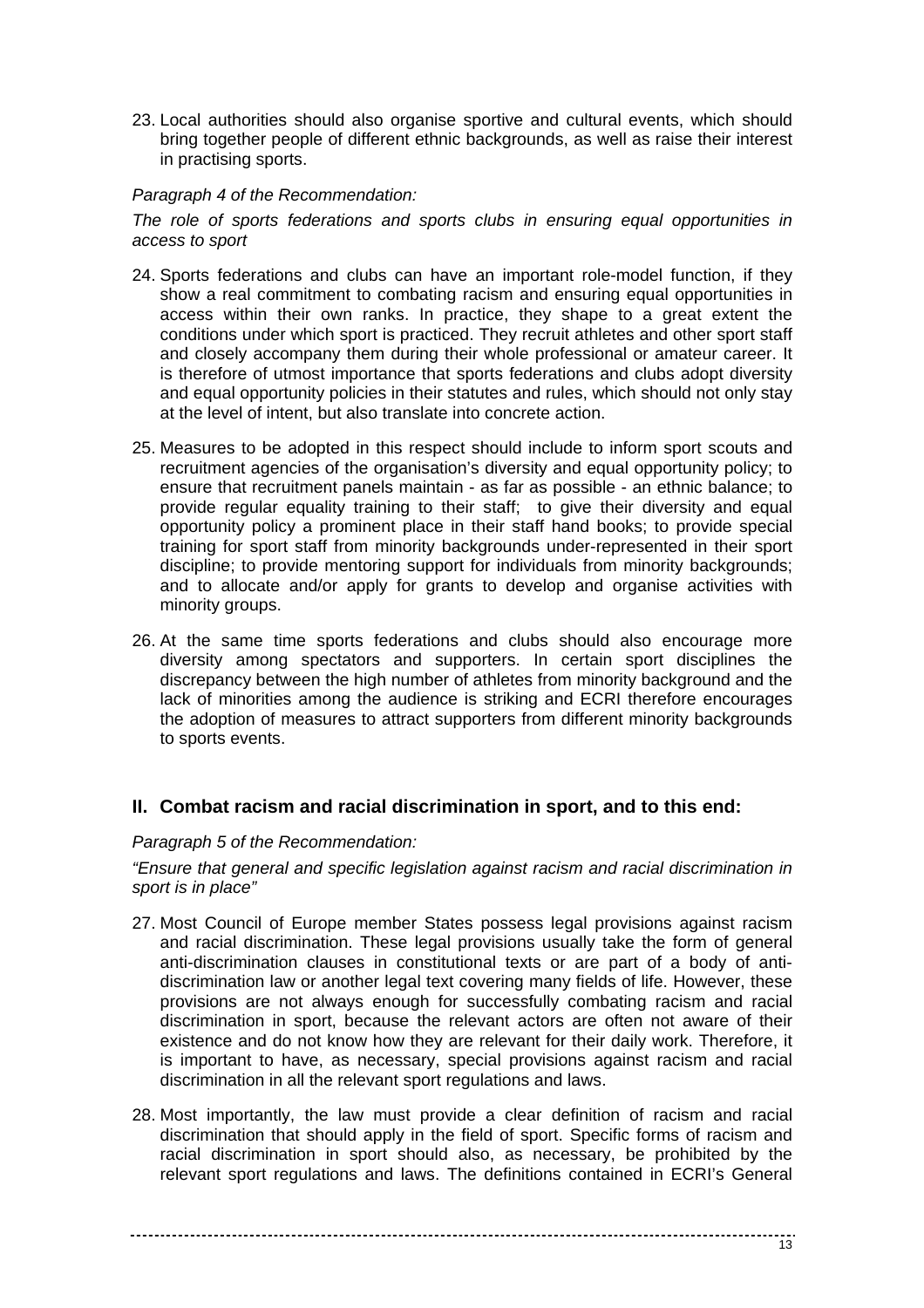Policy Recommendation No.7 on national legislation to combat racism and racial discrimination should apply in this respect. These definitions are in line with the case law of the European Court of Human Rights, according to which discrimination is differential treatment which has no objective and reasonable justification. Applied to the field of sport, behaviour to be prohibited should therefore include unjustified differential treatment in remuneration, employment conditions and career development, "stacking" (discriminatory practice in team sports, having the practical effect that athletes from minority background are rarely found in outcome or control positions of the game) and discrimination in the selection and nomination for sports competitions<sup>.6</sup>

- 29. These kinds of cases of racial discrimination in sport usually receive limited attention by national legal and policy makers and ECRI therefore wants to draw their attention to these phenomena. This lack of attention is to some extent due to the fact that comprehensive research on racial discrimination in sport is lacking in most Council of Europe member States.
- 30. The situation is slightly different as regards incidents of racist violence and racist expression at sporting events, which in more recent times have received more attention, in particular in football. In this context, ECRI wants to draw attention to the fact that racism is also present in other sport disciplines, but that awareness of these issues is still under-developed among many of them. This is especially true for amateur sports, but also for professional sports in the lower leagues.
- 31. Where these problems have been addressed, initiatives for combating racism in sport have often mainly concentrated on fan behaviour and more in particular on hooliganism, even if not all hooligans or members of radical fan groups are necessarily racist. It is important to acknowledge that racist acts are also perpetrated by athletes, coaches and other sport staff, as well as ordinary fans. However, special attention must be given to the activities of extremist Neo-Nazi and right-wing groups, which sometimes use sporting events for recruiting new members.
- 32. As regards racist behaviour on the part of fans that are not part of organised groups ECRI has observed a certain reluctance to intervene on the part of the police and other security personnel, including stewards. In fact, a certain impunity seems to reign as regards racist expression on many sports grounds. ECRI is deeply worried about this, as it sends a negative message to society as a whole and risks rendering racism in sport and therefore also racism in general, banal and normal. ECRI, therefore, categorically rejects any attempt to justify or trivialise such acts on the pretext that the events at which they occur are highly emotional. It must be clear that "What is illegal outside the stadium is also illegal inside the stadium".
- 33. Therefore, ECRI would like to draw the attention of governments to the guidelines contained in its General Policy Recommendation No.7. In this document ECRI recommends to governments that the law should penalise the following acts when committed intentionally:
	- a) public incitement to violence, hatred or discrimination,

- b) public insults and defamation or
- c) threats

#### $14$

l

 $6$  Discrimination in access to sport is dealt with in paragraph 2 of this Recommendation.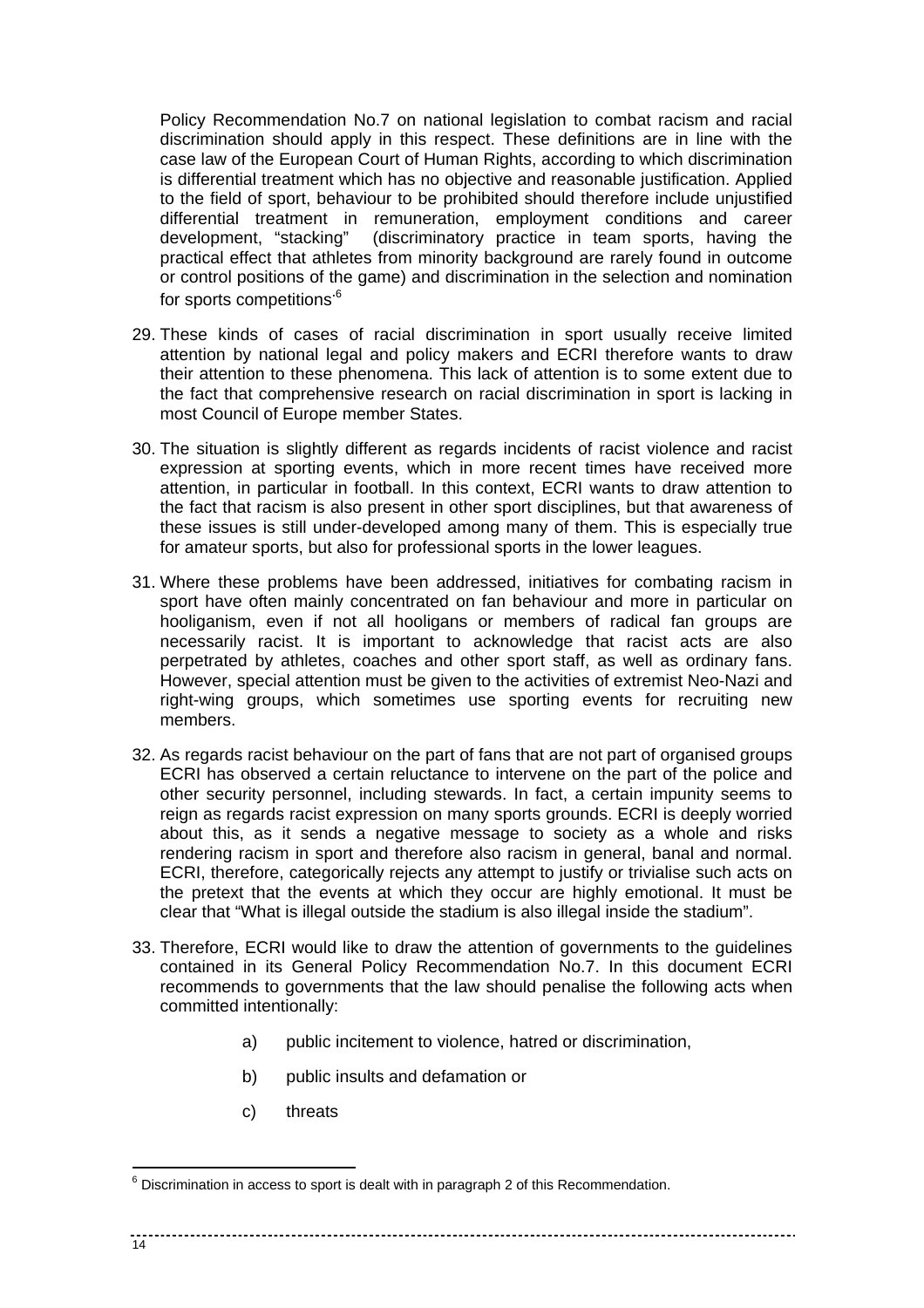against a person or a grouping of persons on the grounds of their race, colour, language, religion, nationality, or national or ethnic origin;

- d) the public expression, with a racist aim, of an ideology which claims the superiority of, or which depreciates or denigrates, a grouping of persons on the grounds of their race, colour, language, religion, nationality, or national or ethnic origin;
- e) the public denial, trivialisation, justification or condoning, with a racist aim, of crimes of genocide, crimes against humanity or war crimes;
- f) the public dissemination or public distribution, or the production or storage aimed at public dissemination or public distribution, with a racist aim, of written, pictorial or other material containing manifestations covered by paragraphs 33 a), b), c), d) and e);
- g) the creation or the leadership of a group which promotes racism; support for such a group; and participation in its activities with the intention of contributing to the offences covered by paragraph 33 a), b), c), d), e) and f);
- h) racial discrimination in the exercise of one's public office or occupation.
- 34. ECRI is aware that the law might not prevent the dissemination of racist ideas in more hidden, insidious ways in and around sports grounds. However, ECRI is of the opinion that special training for the police and other security personnel, including stewards, will help them to identify and to combat more encoded forms of racism as well.
- 35. In some popular sport disciplines, spectator violence poses a serious problem. ECRI strongly supports instruments and cooperation mechanisms that have been developed to counter violence at sports events, such as the European Convention on Spectator Violence and Misbehaviour at Sports Events<sup>7</sup> and its Standing Committee, since these valuable instruments can also be used to counter racially motivated violence on the sports ground. However, a clear distinction should always be drawn between violent behaviour which is motivated by racism and that which is not. This distinction is important, because ECRI considers that for all criminal offences committed in the field of sport the racist motivation should constitute an aggravating circumstance in legal proceedings.
- 36. Apart from the sports ground, there is another forum in which sport-related racism can thrive, namely the internet. ECRI therefore recommends that legislation should also cover racist crimes committed via the internet. ECRI's General Policy Recommendation No.  $6^8$  and the Additional Protocol to the Convention on cybercrime<sup>9</sup> provide very valuable guidance in this respect.

l

<sup>7</sup> European Convention on Spectator Violence and Misbehaviour at Sports Events and in particular at Football Matches – European Treaties Series No. 120, adopted by the Committee of Ministers of the Council of Europe on 19 August 1985.

<sup>&</sup>lt;sup>8</sup> ECRI General Policy Recommendation No.6 on combating the dissemination of racist, xenophobic and antisemitic material via the Internet.

<sup>&</sup>lt;sup>9</sup> Additional Protocol to the Convention on cybercrime concerning criminalisation of acts of a racist or xenophobic nature committed through computer systems, European Treaties Series No. 189, adopted by the Committee of Ministers of the Council of Europe on 28 January 2003.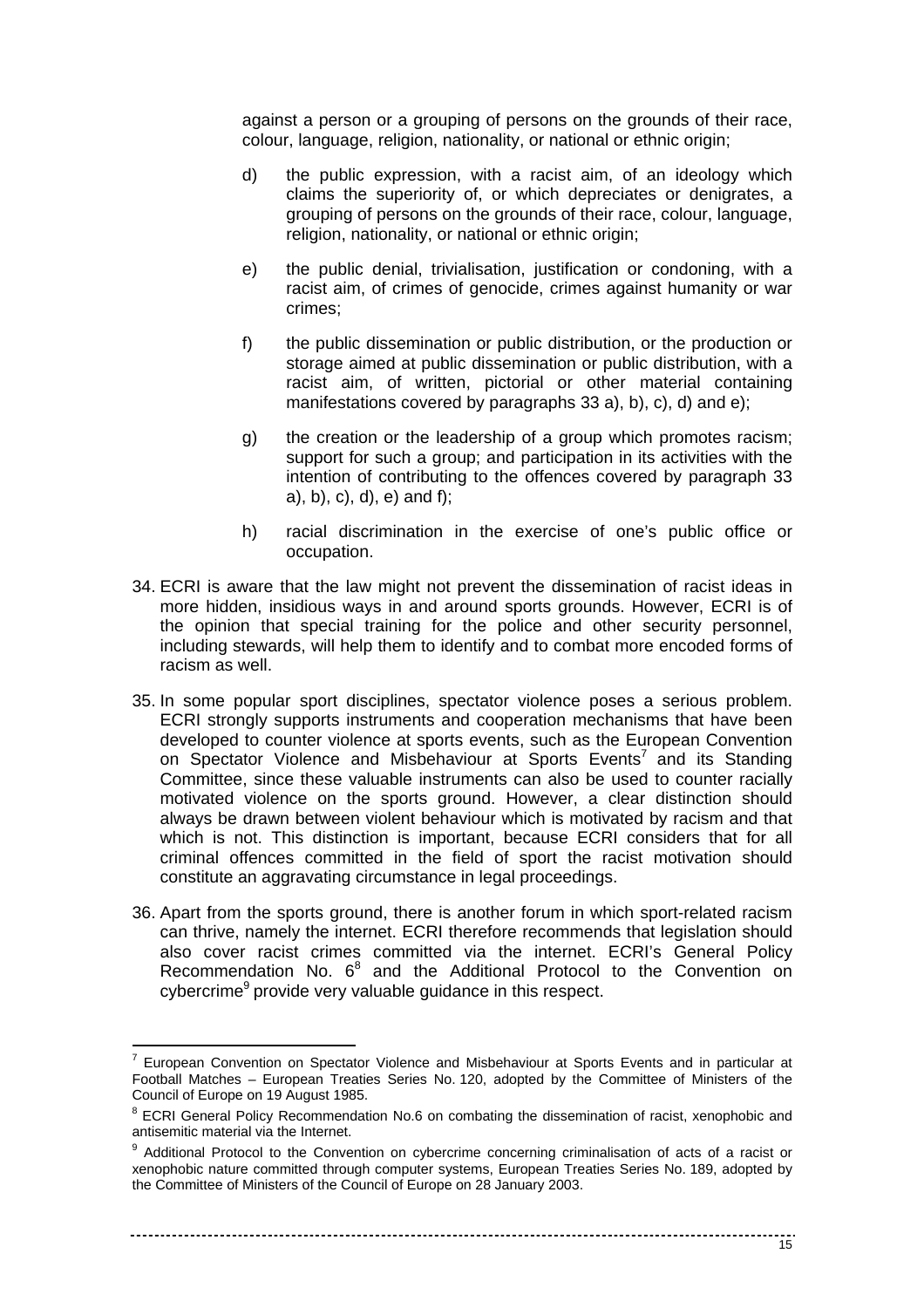- 37. ECRI considers that the existence of effective remedies for victims of racism and racial discrimination in sport is of central significance. These should include civil and penal remedies before the courts, but also the possibility of lodging complaints with disciplinary boards or commissions of sport governing bodies or with national anti-discrimination bodies. Sanctions and penalties imposed as a result of such proceedings should have a sufficiently deterrent effect, as well as have an educational dimension.
- 38. In this context, ECRI would also like to stress that sports organisations and clubs, as well as sports ground owners and public authorities have a special responsibility in keeping the sport environment free from racism and racial discrimination. The legislator should therefore foresee sanctions and/or other appropriate means, if they do not take the necessary measures for preventing and controlling racist violence or misbehaviour during and in relation to sporting events.
- 39. An effective means for preventing and controlling such behaviour is the installation of audio-visual video cameras and CCTV systems (Closed Circuit Television) on the sports ground. Security regulations should therefore foresee their possible use for documenting racist abuse.

#### Paragraph 6 of the Recommendation:

"To ensure that legislation aimed at preventing and sanctioning racist offences in the field of sport is effectively implemented."

- 40. Comprehensive legislation against racism and racial discrimination is important, but remains a dead letter, if not effectively implemented.
- 41. Laws and regulations in the field of sport should therefore contain clear and comprehensive guidelines on how to recognise racist acts. According to ECRI, racist behaviour to be prohibited includes racist insults and chanting, the flaunting of racist banners and symbols and the wearing, distribution and selling of racist, antisemitic and discriminatory banners, symbols, flags, leaflets or images.
- 42. At the same time, rules and regulations in the field of sport should foresee the establishment of mechanisms for reporting and dealing with racist incidents during and in relation to sporting events. For example, special protocols could be adopted, laying down the exact responsibilities of referees, security officers, stewards and the police when racist incidents occur.
- 43. As already mentioned in other parts of this Recommendation, there is no comprehensive information on the number of racist incidents in the field of sport. This lack of information concerns all sport disciplines in almost all Council of Europe member States. This makes it very difficult to get a real picture of the situation. Racism monitoring systems in line with national legal requirements have therefore to be put into place, which should be operated by the law enforcement authorities, for example, in cooperation with sport organisations, clubs and specialised NGOs.
- 44. In order to ensure an effective recording and monitoring of racist incidents and that police investigations are carried out in a thorough and satisfactory manner and law enforcement officers do not overlook the racist motivation of ordinary offences, ECRI advocates a broad definition of "racist incident", as contained in its General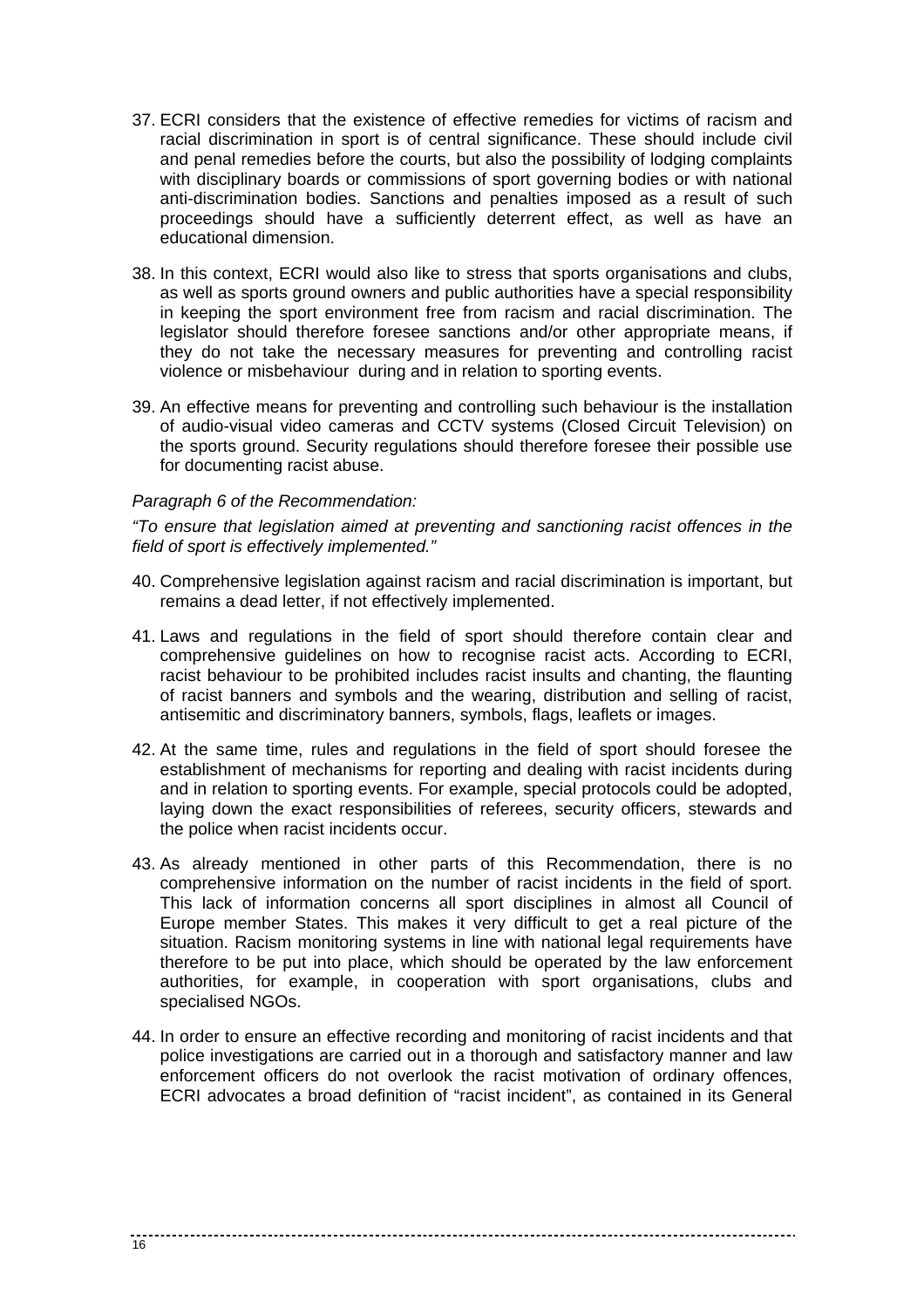Policy Recommendation No.11, that is "any incident which is perceived to be racist by the victim or any other person"<sup>10</sup>.

- 45. A racist incident must be strictly distinguished from a racist offence and may only serve as a starting point for further investigations by the concerned law enforcement authorities.
- 46. The follow-up given to acts of racism and racial discrimination in the field of sport can further be improved by offering targeted training to all persons involved in the justice system, including the police, prosecutors and judges with a view to increasing their knowledge about racism in sport and how such acts can be effectively prosecuted. This training should also include measures to encourage victims of racist acts to come forward with complaints.
- 47. National anti-discrimination bodies, as described by ECRI in its General Policy Recommendation No.2 on specialised bodies to combat racism, xenophobia, antisemitism and intolerance at national level can also play a very important role. Depending on their mandate, they may provide victims with information about their rights, give them legal advice, carry out investigations, negotiate settlements and conduct mediation, take formal decisions or assist them in ordinary court proceedings.

#### Paragraph 7 of the Recommendation:

"To organise and finance anti-racism awareness raising campaigns"

- 48. One of the major problems for combating racism and racial discrimination in sport is the lack of awareness of the existence of these phenomena and of their seriousness. In fact, there are only a few countries and a few sport disciplines, where this problem is acknowledged and addressed and even where it is done, awareness-raising measures mainly address racist fan behaviour. ECRI is, in contrast, convinced that anti-racism campaigns should be devised to address all the different forms of racism and racial discrimination in sport, as described in previous parts of this Recommendation.
- 49. Governments should either organise or coordinate such awareness-raising campaigns themselves or provide sufficient funding for them to be carried out by other relevant actors in this field, including by international sports federations, European organisations, national sports federations and clubs, educational institutions, national anti-discrimination bodies, minority organisations and antiracism NGOs.

#### Paragraph 8 of the Recommendation:

#### Local authorities

- 50. Local authorities should adopt equality or anti-racism action plans, setting out a strategy and concrete measures for integrating the fight against racism and racial discrimination in all their activities.
- 51. As regards the field of sport, concrete measures should be first discussed within the local bodies dealing with sport, bringing together the relevant politicians, civil servants, sports organisations, sports clubs, sporting ground owners, as well as civil society representatives, including minority groups.

<sup>&</sup>lt;sup>10</sup> This definition contained in General Policy Recommendation No.11 is drawn from the 1999 Stephen Lawrence Inquiry Report by Sir William Macpherson of Cluny (Cm 4262, Chapter 47, paragraph 12).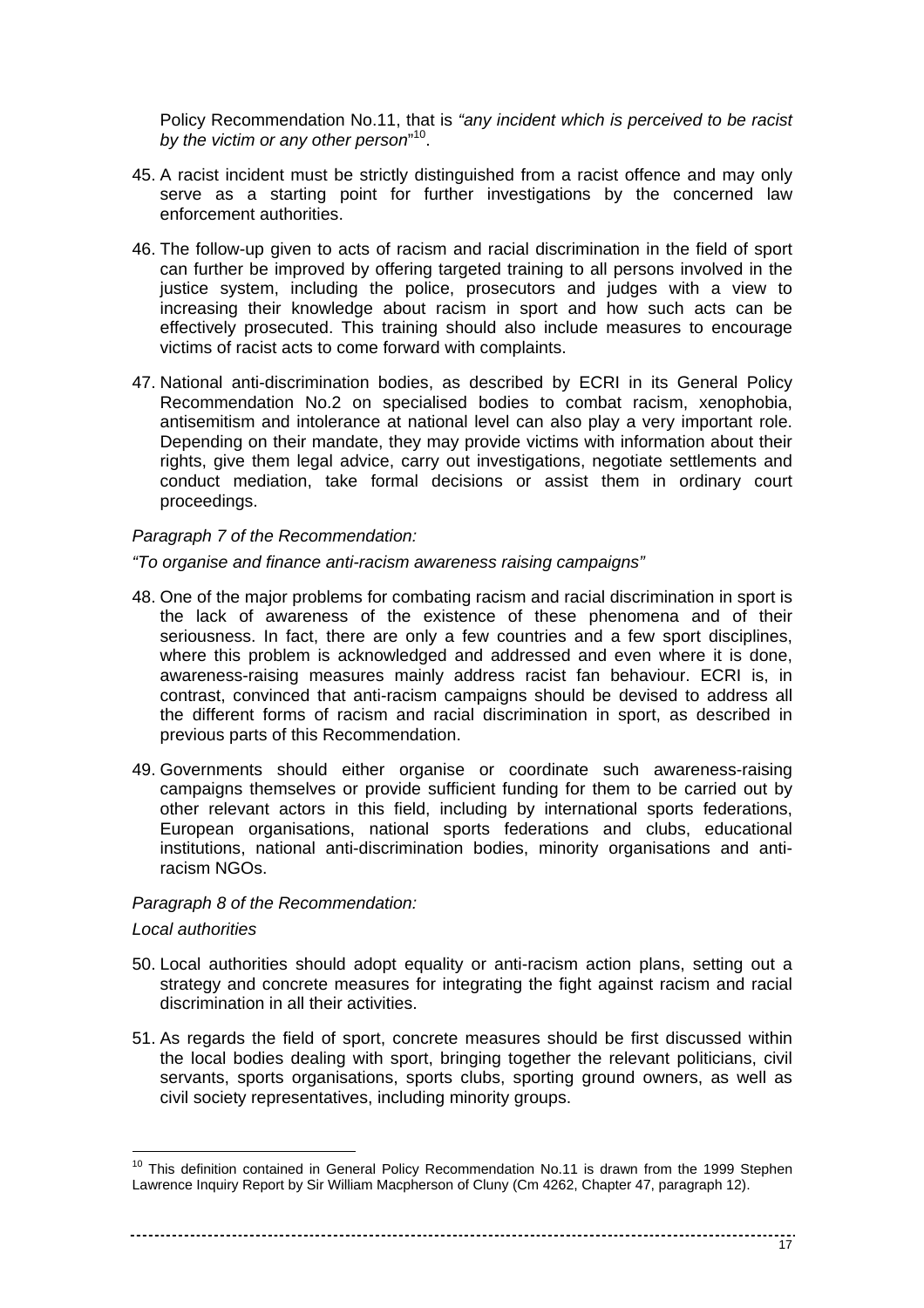- 52. Special emphasis should be placed on encouraging and supporting movements and initiatives to promote tolerance and sportsmanship, as well as educational and social projects.
- 53. Local authorities have also the responsibility to ensure that the local police force receives adequate training in dealing with racist incidents in and around sporting grounds.

### Paragraph 9 of the Recommendation:

Police

- 54. The police play a vital role in preventing and responding to racist incidents both in and outside sporting grounds. Police officers therefore have to receive regular training on how best to deal with racist incidents and how to identify their perpetrators.
- 55. In order to successfully prevent and respond to racist incidents related to sporting events, the police have to work in close cooperation with the security personnel of the organisers of such events. The practical terms of this cooperation could be laid down in special agreements between the police and the organisers.
- 56. In addition, the police should assist the organisers of sporting events in the fight against racism and racial discrimination by providing them in advance with any relevant security related information, collecting the necessary evidence and identifying the perpetrators of racist acts and putting racist incidents on the police record.

# Paragraph 10 of the Recommendation:

#### Sports federations and sports clubs

- 57. In the framework of its country monitoring, ECRI has observed a certain attitude of denial on the part of certain sports federations and clubs as regards the existence of racism and racial discrimination in their particular sport discipline. There are of course notable exceptions, but the average level of public commitment to combating these phenomena is rather low among these key actors in the field of sport. This has a variety of reasons, among which fears to destroy the positive image of sport play a considerable role. ECRI can understand these fears, but would like to point out that - if unaddressed - racism is able to fully develop its corrupting power, thereby tainting sport's image and undermining its very values.
- 58. Sports federations and clubs should therefore take a preventive approach to countering this dangerous phenomenon, including by establishing internal mechanisms for dealing with cases of racism and racial discrimination and by adopting and implementing self-regulatory, disciplinary and awareness raising measures.
- 59. As regards internal mechanisms for dealing with cases of racism and racial discrimination, sports federations and clubs should nominate a person responsible for combating racism and racial discrimination within their own internal structures. Furthermore, they should develop procedures and enter into agreements to foster the exchange of information concerning racist incidents.
- 60. As regards self-regulatory measures, sports clubs and federations should include anti-racism and equality clauses in their statutory regulations. They should produce codes of conduct clearly stating their commitment to promoting equality and tackling discrimination and distribute it to all their staff, volunteers, coaches and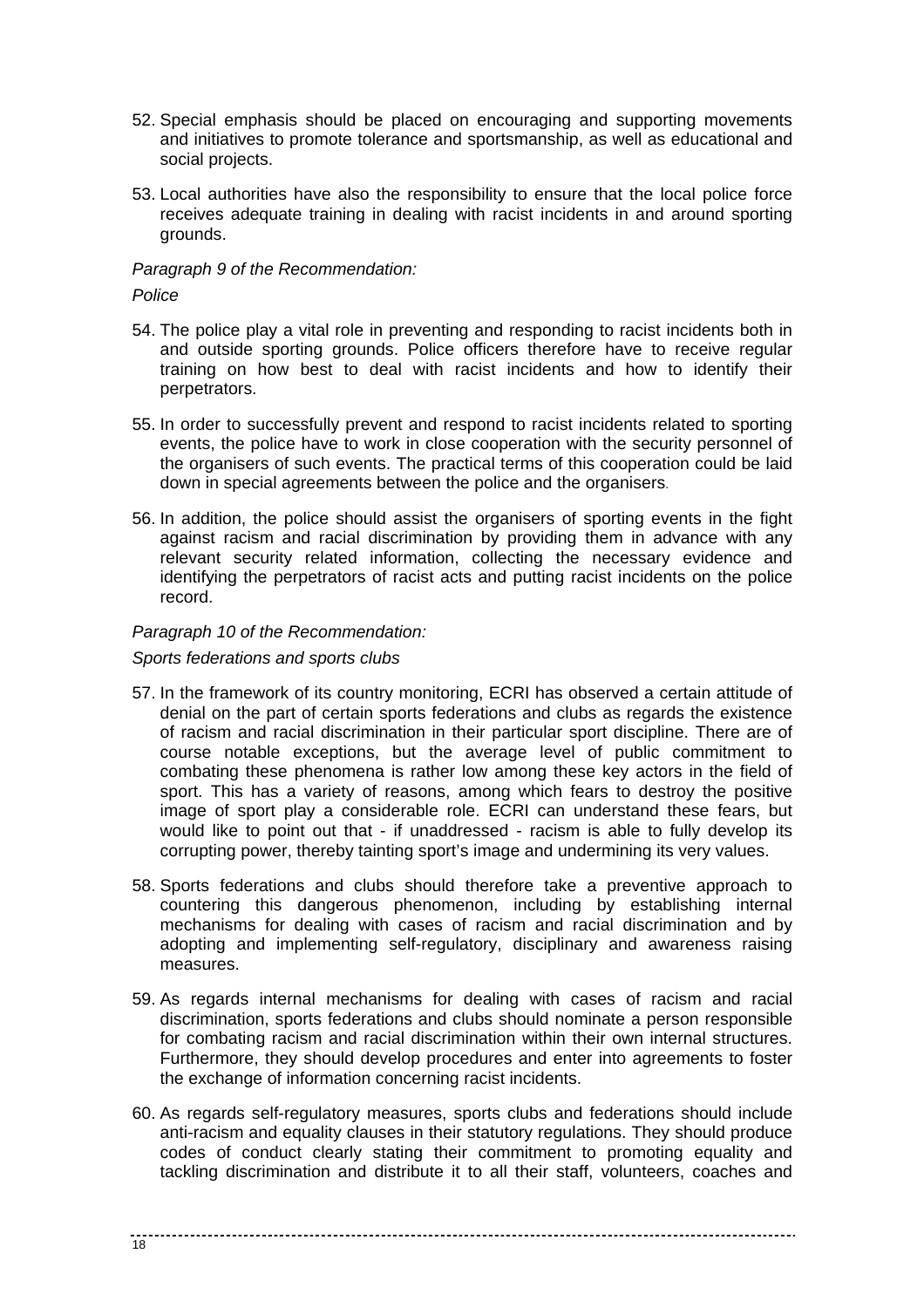sport officials. They should organise regular trainings and awareness-raising sessions for their key staff, volunteers, coaches and sport officials. In addition, they should provide coaches and referees with clear guidelines as to how to deal with racist and discriminatory behaviour.

- 61. As regards disciplinary measures, they should expel racist offenders from stadiums, cancel their season ticket, pronounce stadium bans on persistent offenders and inform the police. In serious cases of racism committed by athletes, coaches or fans, referees should be able to discontinue sporting events and sports federations should be able to impose fines or withdraw points from the concerned athlete or sport club and/or to decide that future sports competitions are held behind closed doors.
- 62. As regards awareness raising measures, sports clubs and federations should publish announcements in sports competition programmes that they do not tolerate racism, condemn racist chanting and the displaying of extreme right symbols and salutes, and will take appropriate action. Furthermore, they should make regular stadium announcements against racism and xenophobia on the scoreboard and by the stadium speaker, display anti-racism banners during sport events and, if possible, organise special anti-racism days. Finally, they should integrate the antiracist message in their communication strategy (e.g. websites, game programmes, fan magazines, billboards).
- 63. In addition to these self-regulatory, disciplinary and awareness raising measures, they should train their security personnel, including stewards how to prevent and adequately deal with racist incidents on the sporting ground. Part of this training should also be how to recognise racist behaviour, including more coded forms of racism (e.g. Neo-Nazi symbols).
- 64. The security personnel should be instructed to refuse access to the sporting ground to persons, who display or carry with them racist, antisemitic or discriminatory leaflets, symbols or banners. They also have to prevent the distribution and sale of racist material on or near the sporting ground.
- 65. Finally, information on racist incidents during sport events should be brought to the attention of the head of security and/or the police, which should give these incidents an appropriate follow-up and draw up an inventory of racist incidents for each sporting event.

#### Paragraph 11 of the Recommendation:

Athletes and coaches

- 66. Athletes and coaches often stand in the limelight of public attention. They are role models for young and old and they should therefore abstain from racist behaviour in all circumstances. At the same time, they should also report such behaviour when it occurs and bring it to the attention of sport governing bodies so that proper action can be taken.
- 67. In this context ECRI would like to acknowledge and welcome the personal commitment of certain athletes to combating racism and racial discrimination in the field of sport.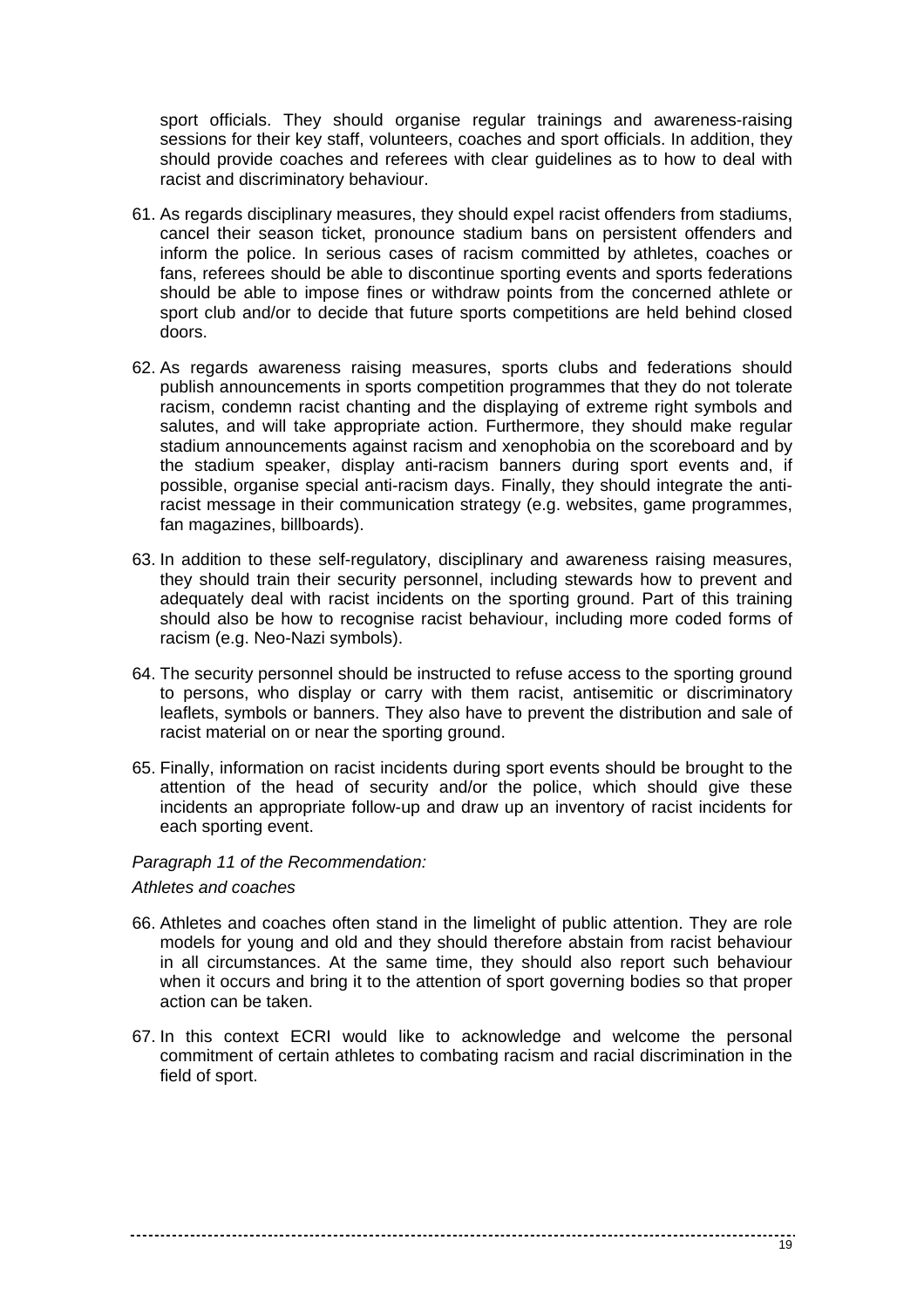# Paragraph 12 of the Recommendation:

Referees

- 68. Referees have special responsibilities, when racist incidents occur on the sporting ground. It is their duty to protect athletes from racist abuse on the sporting ground during competitions. In order to be able to react appropriately when athletes and/or supporters engage in racist gestures or expressions, they have to be able to identify racist behaviour as described in paragraph 40 of this Explanatory Memorandum. For this they should follow a special training course to improve their knowledge of the problem of racism and racial discrimination. Furthermore, they should be familiar with the anti-racism and equal opportunity policies of the relevant sports governing bodies and clubs involved in a particular competition.
- 69. In the event of a racist or discriminatory incident, the referee has to react promptly and take all the necessary steps to put an end to these occurrences. As regards more particularly racist shouting or chanting by spectators during a sporting event, a circular of the Belgian Directorate General for Security and Prevention Policy<sup>11</sup> provides very valuable guidance and requests referees to respond in the following manner to such incidents:
	- a. they should summon the two captains of the team;
	- b. they should inform them of their intention to make an appeal via the stadium speaker;
	- c. they should ask the captains for their help to calm down the spectators;
	- d. they should summon the persons responsible for the sporting ground and ask them to appeal to the spectators via the stadium speaker;
	- e. they should take the decision to resume the game.

If despite these measures the behaviour is repeated, the Circular foresees that referees should proceed in the following manner:

- a. they should take the decision to momentarily interrupt the game;
- b. the should ask the teams to go to their dressing rooms;
- c. they should ask the persons responsible for the sporting ground to make a last appeal via the stadium speaker;
- d. they should resume the game after ten minutes;
- e. they should definitely stop the match if the behaviour is repeated, despite a first momentary interruption and after consultation with the security personnel and the police.
- 70. The referee has also to impose adequate sanctions for racist incidents taking place between athletes. For example, in football by showing the offending player the yellow or red card.

<sup>&</sup>lt;sup>11</sup> Circulaire OOP 40 du 14 décembre 2006 portant des directives à l'encontre des propos et slogans blessants, racistes et discriminatoires scandés en chœur à l'occasion des matches de football.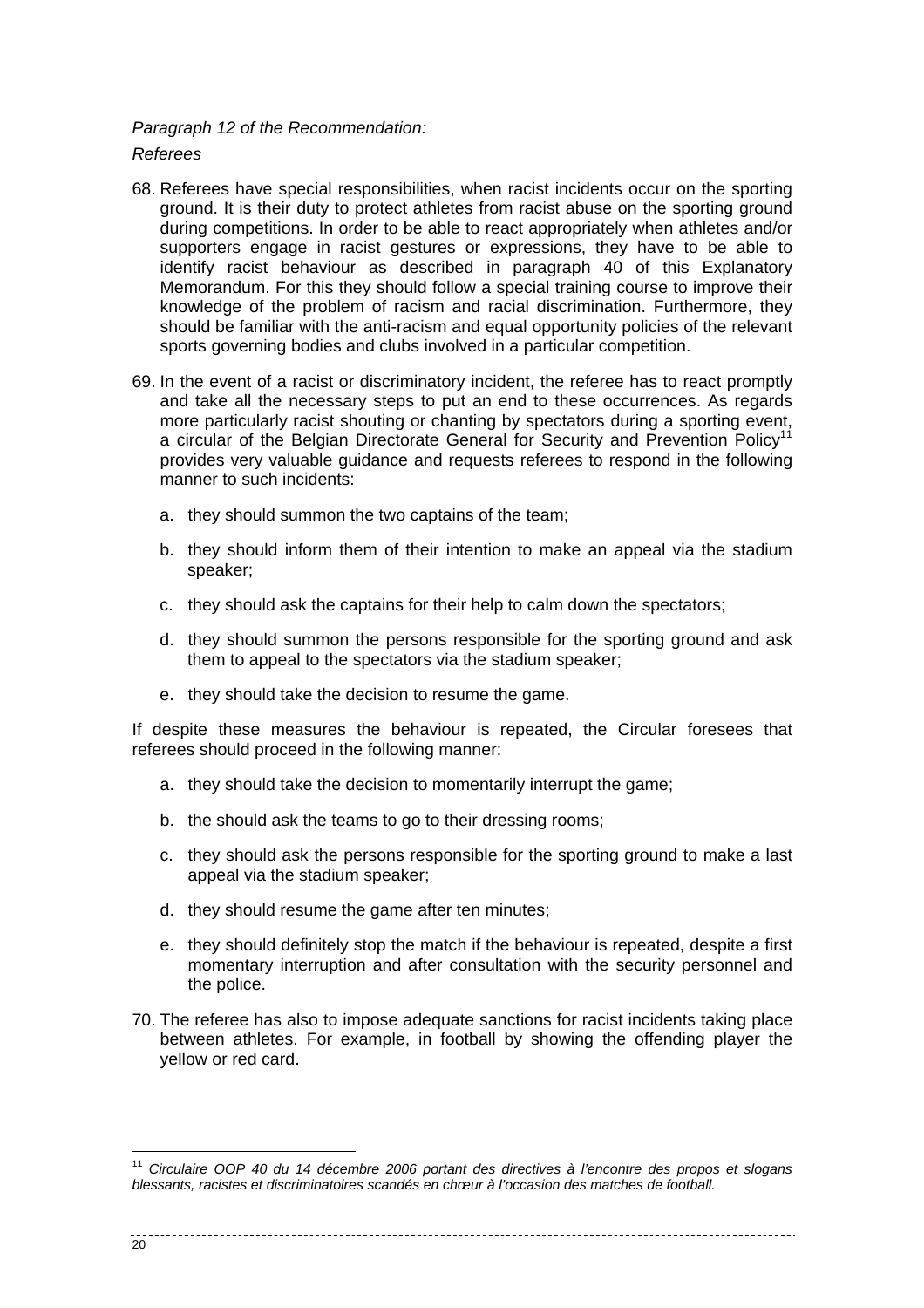71. All racist incidents and referees' responses to them should be mentioned in the referee reports. These reports, which are usually centralised at the corresponding referee unions, should be also used to monitor racist incidents on the sporting ground.

# Paragraph 13 of the Recommendation:

# Supporters' organisations

- 72. Sport organisations and clubs should highly value contacts with their fans. Their love and enthusiasm for sport makes many sporting events a unique experience, but it must not be forgotten that some fans also show racist behaviour at such occasions. An effective means for countering such behaviour is to include antiracism clauses in supporters' charters, which set out the club's obligations to its supporters and the supporters' obligations towards the club and clearly define each party's rights and duties.
- 73. In this context, supporters' organisations should be encouraged to take measures to also attract members from minority backgrounds and to be vigilant about possible racist content on their websites and fanzines.
- 74. Finally, their internal rules should also foresee procedures for excluding members from their organisation, who have engaged in racist or discriminatory acts.

# Paragraph 14 of the Recommendation:

# Political actors and opinion leaders

75. ECRI also considers it very important that political actors and opinion leaders take a firm public stance against racism in sports. In particular, ECRI would like to remind politicians that they should not try to trivialise the problem or even try to make electoral gains by making racist remarks about minority groups.

# Paragraph 15 of the Recommendation:

# The media

- 76. The media have a unique position in society and have an important influence on people's attitudes. Media representations of the different groups in society, the way journalists portray relationships between these groups and the way in which they report on events, may, in some cases, fuel stereotypes and prejudices. This is particularly true for the field of sport.
- 77. National authorities should therefore encourage the media, without encroaching on their editorial independence, to pay attention to the image that they convey of minority groups in the field of sport.
- 78. In particular, the media should avoid reporting on athlete or crowd behaviour in a manner which could foster confrontation. At the same time, sport journalists should pay special attention to avoid stirring up xenophobic or racist sentiments in their onthe-spot commentaries.
- 79. ECRI is aware that the media can play a very positive role in combating racism in sport, for example, when they draw attention to the occurrence of racist incidents on sports grounds, put them into the right context and later on also give publicity to the sanctions incurred by racist offenders. ECRI acknowledges and welcomes the positive role that certain media and journalists play in the fight against racism and racial discrimination in the field of sport.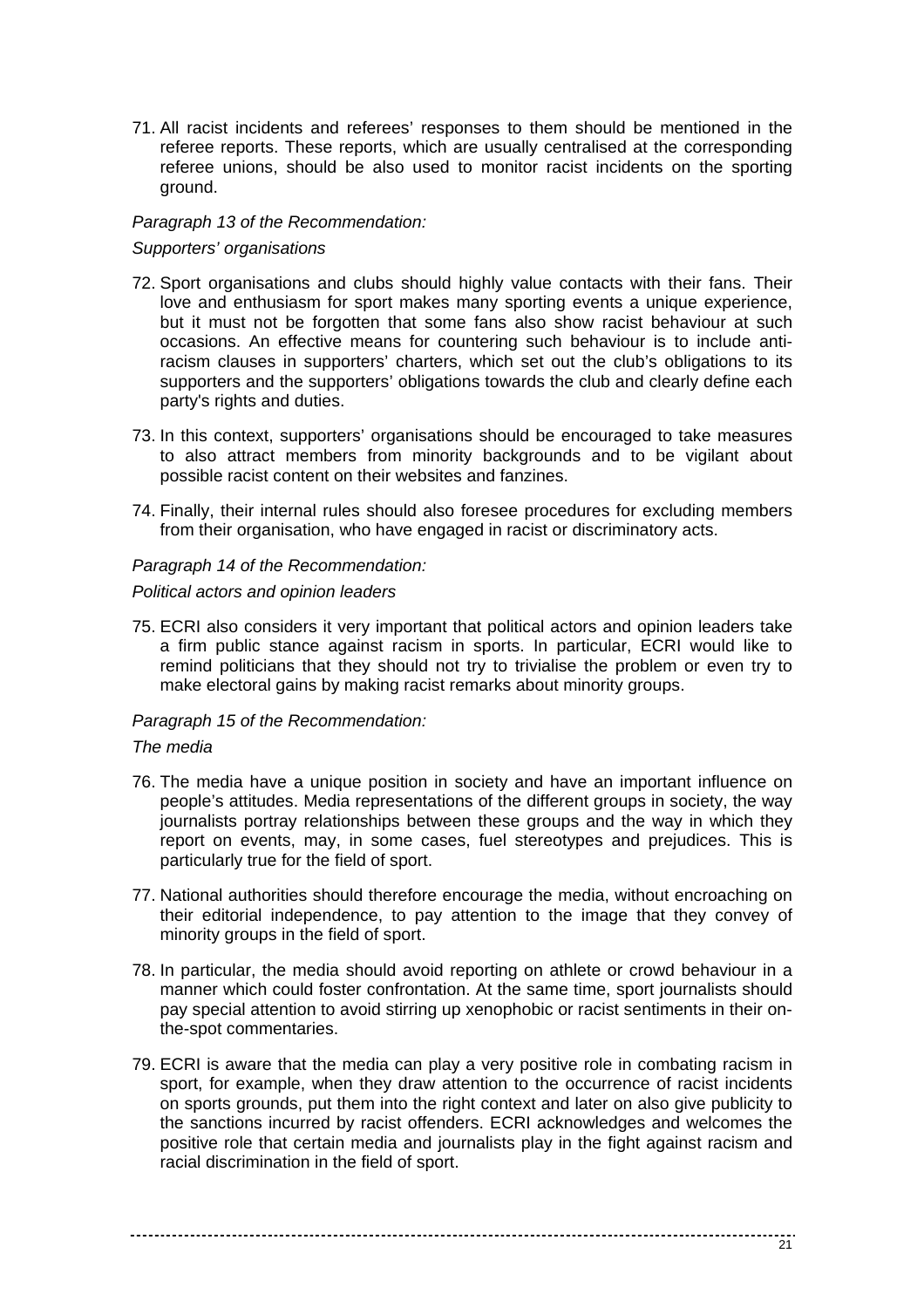#### Paragraph 16 of the Recommendation:

#### Sponsors and advertising industry

80. ECRI is concerned about the sometimes very stereotyped picture that is given of athletes from minority backgrounds in the advertising industry. There is also some evidence that athletes from minority backgrounds sometimes attract less interest from sponsors and/ or close sponsorship deals which are less advantageous than that of their counterparts from the majority population.

# **III. Build a coalition against racism in sport, and to this end:**

### Paragraph 17 of the Recommendation

#### "To promote cooperation between all relevant actors"

- 81. Governments should promote the cooperation between all relevant actors in this field, including ministries of education and sport, national and international sports federations, sports clubs, athletes, sports coaching and referees' unions, supporters' organisations, local authorities, educational institutions, national antidiscrimination bodies, minority organisations, sports and anti-racism NGOs, sponsors and the media.
- 82. In fact, in some Council of Europe member States national action plans to promote tolerance and fair play and to eliminate discrimination have been already adopted for this purpose. ECRI welcomes such efforts and appeals to other member States to follow their example.
- 83. These action plans should be accompanied by national framework agreements, outlining the responsibilities and tasks of each cooperation partner. Such agreements give their commitment to combating racism and racial discrimination a more binding character and also secure funding for anti-racism projects in the longer-term.

# Paragraph 18 of the Recommendation

# "To promote the exchange of good practices"

- 84. Special emphasis should be placed on the promotion of the exchange of good practices in the field of sport. Measures to be adopted in this context include the creation of a good practice award for combating racism and racial discrimination in sports, which could be organised, for example, by international or national sports federations with the financial support of governments and/or private sponsors.
- 85. ECRI would also like to draw the attention of governments to the fact that national anti-discrimination bodies are often best placed to creating and maintaining a database of good practices on combating racism and racial discrimination in the field of sport.

# Paragraph 19 of the Recommendation

"To provide funding for social, educational and information activities"

86. ECRI has also observed that there is a great problem of under-funding for initiatives aimed at combating racism and racial discrimination in the field of sport. As outlined in other parts of this Recommendation, there is a wide range of measures to be taken in this field and all of them need a sustained financial commitment on the part of governments.